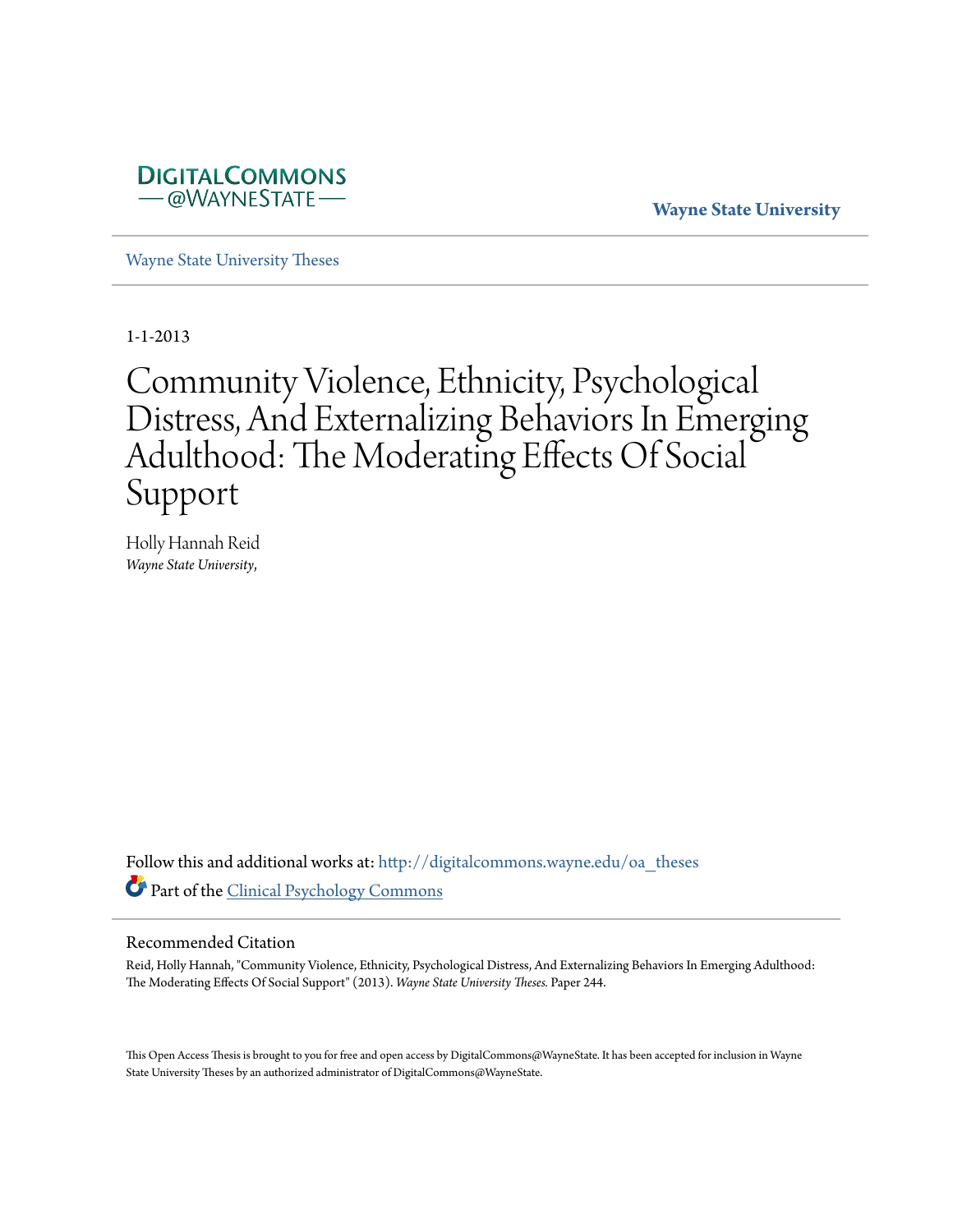## **COMMUNITY VIOLENCE, ETHNICITY, PSYCHOLOGICAL DISTRESS, AND EXTERNALIZING BEHAVIORS IN EMERGING ADULTHOOD: THE MODERATING EFFECTS OF SOCIAL SUPPORT**

by

### **HOLLY H. REID**

## **THESIS**

Submitted to the Graduate School

of Wayne State University,

Detroit, Michigan

in partial fulfillment of the requirements

for the degree of

## **MASTER OF ARTS**

2013

MAJOR: PSYCHOLOGY (Clinical)

 $\frac{1}{2}$  ,  $\frac{1}{2}$  ,  $\frac{1}{2}$  ,  $\frac{1}{2}$  ,  $\frac{1}{2}$  ,  $\frac{1}{2}$  ,  $\frac{1}{2}$  ,  $\frac{1}{2}$  ,  $\frac{1}{2}$  ,  $\frac{1}{2}$  ,  $\frac{1}{2}$  ,  $\frac{1}{2}$  ,  $\frac{1}{2}$  ,  $\frac{1}{2}$  ,  $\frac{1}{2}$  ,  $\frac{1}{2}$  ,  $\frac{1}{2}$  ,  $\frac{1}{2}$  ,  $\frac{1$ 

Approved by:

Adviser Date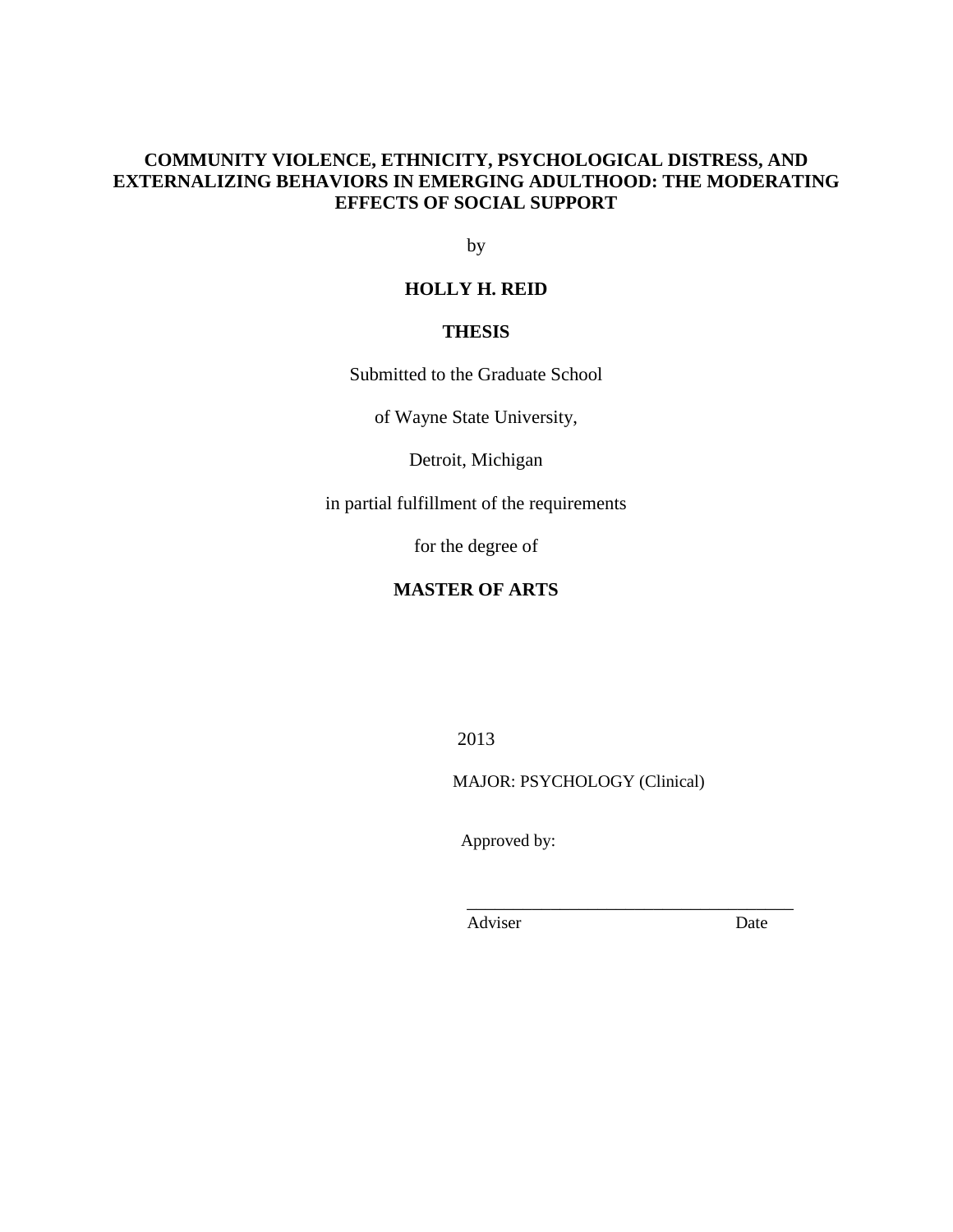# **TABLE OF CONTENTS**

|                                                                                        | iii |
|----------------------------------------------------------------------------------------|-----|
| List of Figures                                                                        | iv  |
| "Community Violence, Ethnicity, Psychological Distress, and Externalizing Behaviors in |     |
| Emerging Adulthood: The Moderating Effects of Social Support"<br>1                     |     |
|                                                                                        |     |
| References                                                                             | 33  |
|                                                                                        | 39  |
|                                                                                        | 40  |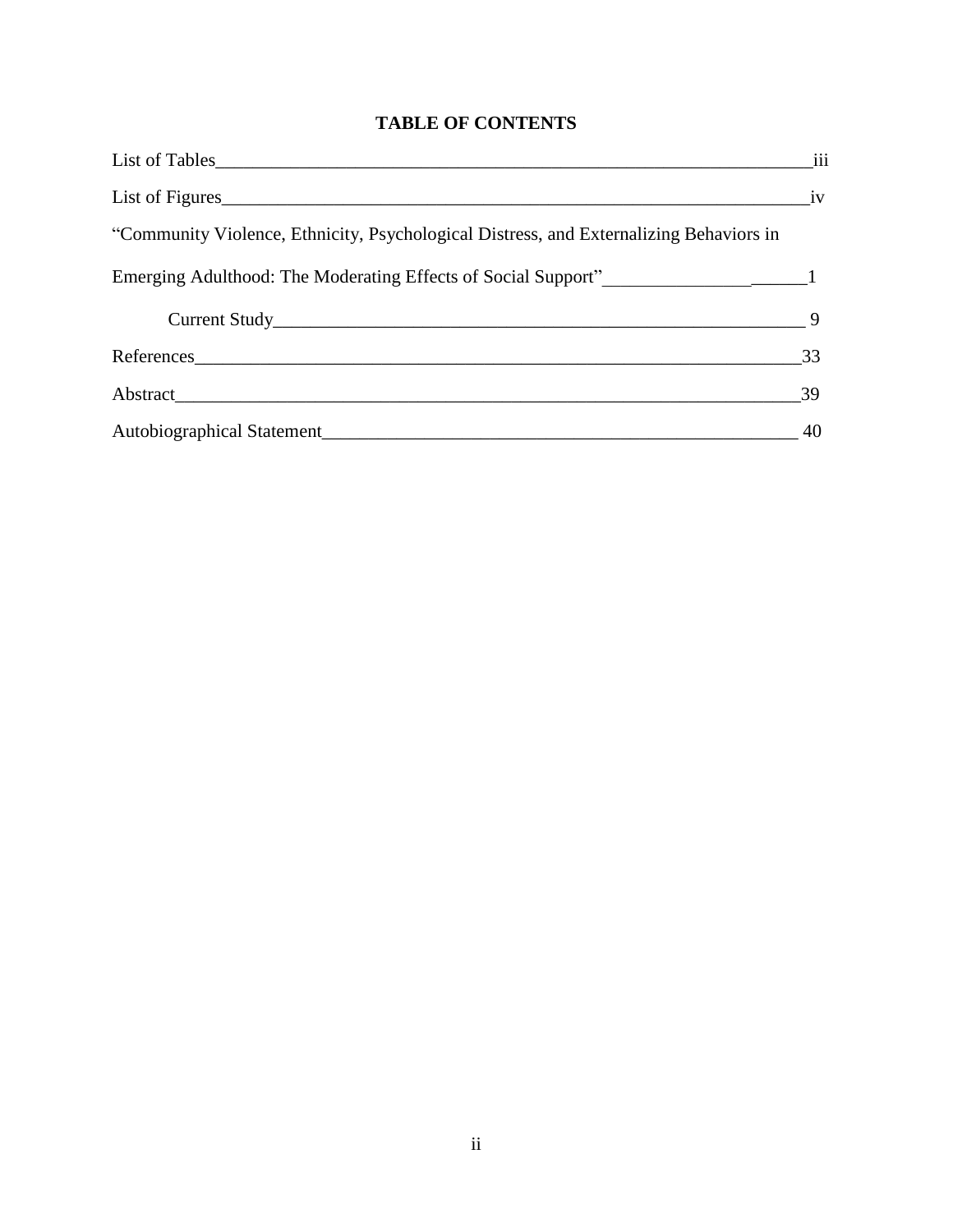## **LIST OF TABLES**

| Table 2: Significant Bivariate Correlations among Predictor and Outcome Variables25 |  |
|-------------------------------------------------------------------------------------|--|
|                                                                                     |  |
|                                                                                     |  |
|                                                                                     |  |
| Table 6: SNI Support Hierarchical Regression Analysis for Conduct Behavior29        |  |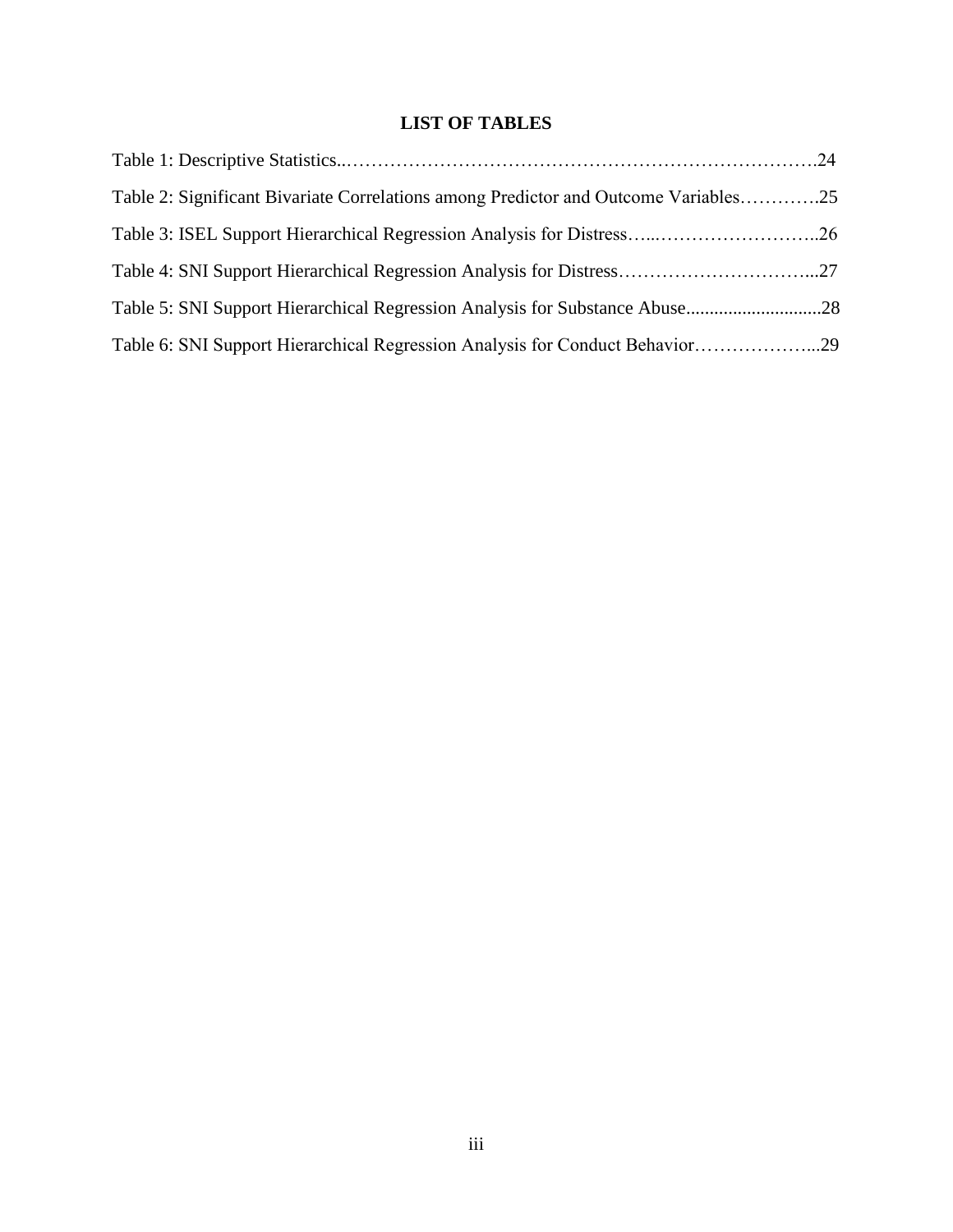## **LIST OF FIGURES**

| Figure 1: Interaction between Community Violence and ISEL Support in Distress30        |  |
|----------------------------------------------------------------------------------------|--|
| Figure 2: Interaction between Ethnicity and Community Violence in Substance Abuse31    |  |
| Figure 3: Interaction between SNI Support and Community Violence in Conduct Disorder32 |  |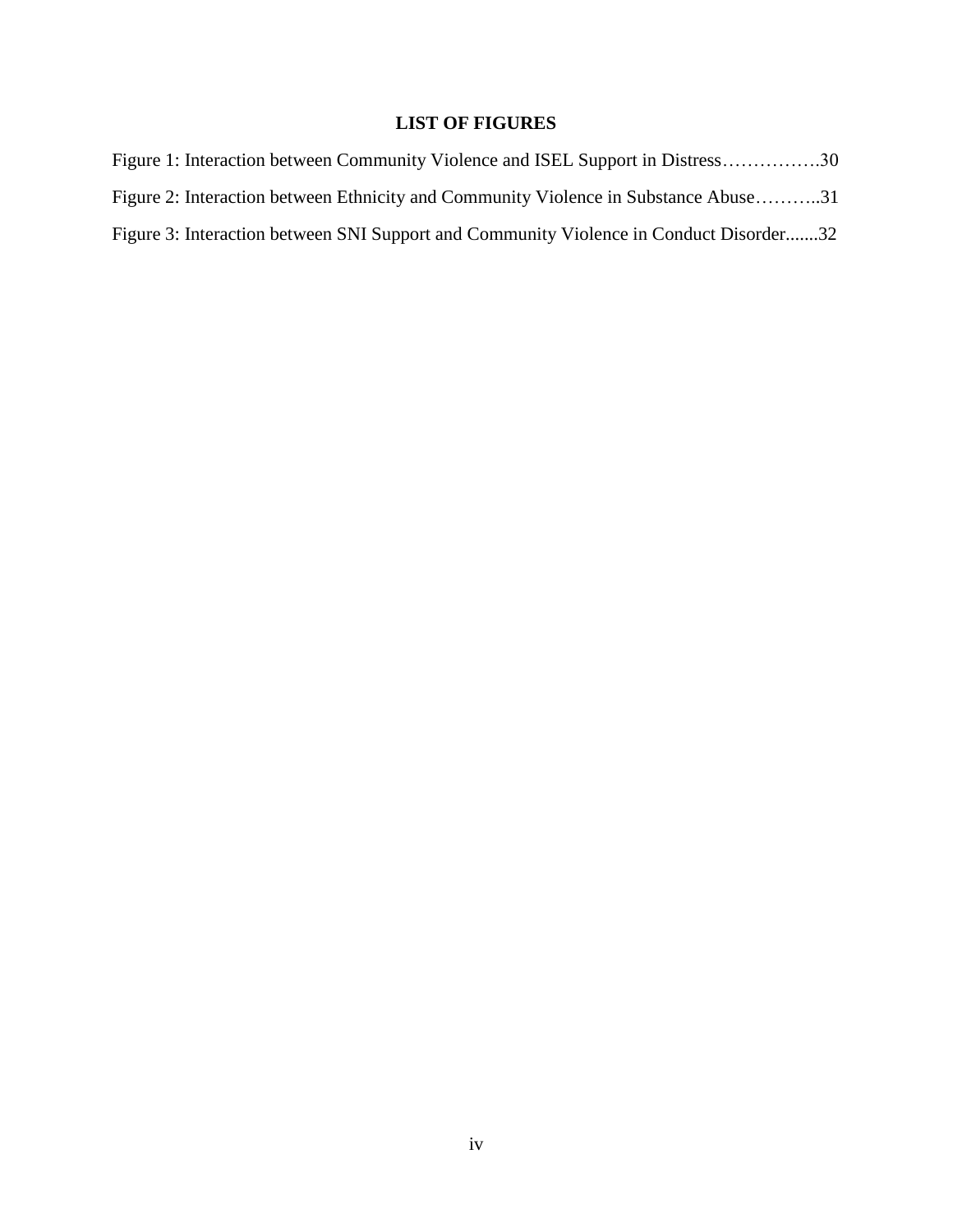# **COMMUNITY VIOLENCE, ETHNICITY, PSYCHOLOGICAL DISTRESS, AND EXTERNALIZING BEHAVIORS IN EMERGING ADULTHOOD: THE MODERATING EFFECTS OF SOCIAL SUPPORT**

Many urban adolescents are exposed to various forms of neighborhood violence, often witnessing and being victim to this community violence multiple times throughout adolescence and early adulthood. Exposure to community violence predicts a number of adverse mental health outcomes, including higher rates of depression, anxiety, and externalizing behaviors, such as conduct problems and substance abuse (Mrug & Windle, 2009). It is important to identify factors that may buffer the relationship between exposure to community violence and psychological distress, as well as that between exposure to community violence and externalizing behaviors. One factor likely to have a substantial impact on the relationship between violence and negative mental health outcomes is social support, differentially characterized by perceived support, enacted support, and social integration (Barrera, 1986). Studies have indicated that social support has protective properties against adverse internalizing symptoms, such as anxiety and depression; however, few studies have evaluated the effects of various dimensions of social support on the relation between community violence and negative externalizing outcomes. Moreover, few studies have investigated these associations in the context of demographic variables such as housing status (homeless versus housed), and race/ethnicity.

#### **Homelessness and Mental Health**

The issue of homelessness has become a chief social problem in the United States and other developed nations in recent years (Shinn, 2007; Minnery, 2007). Not only have rates of homelessness risen in the 1990s and 2000s, but a more diverse homeless population has also emerged, shifting from a predominantly migratory, male population to a population of young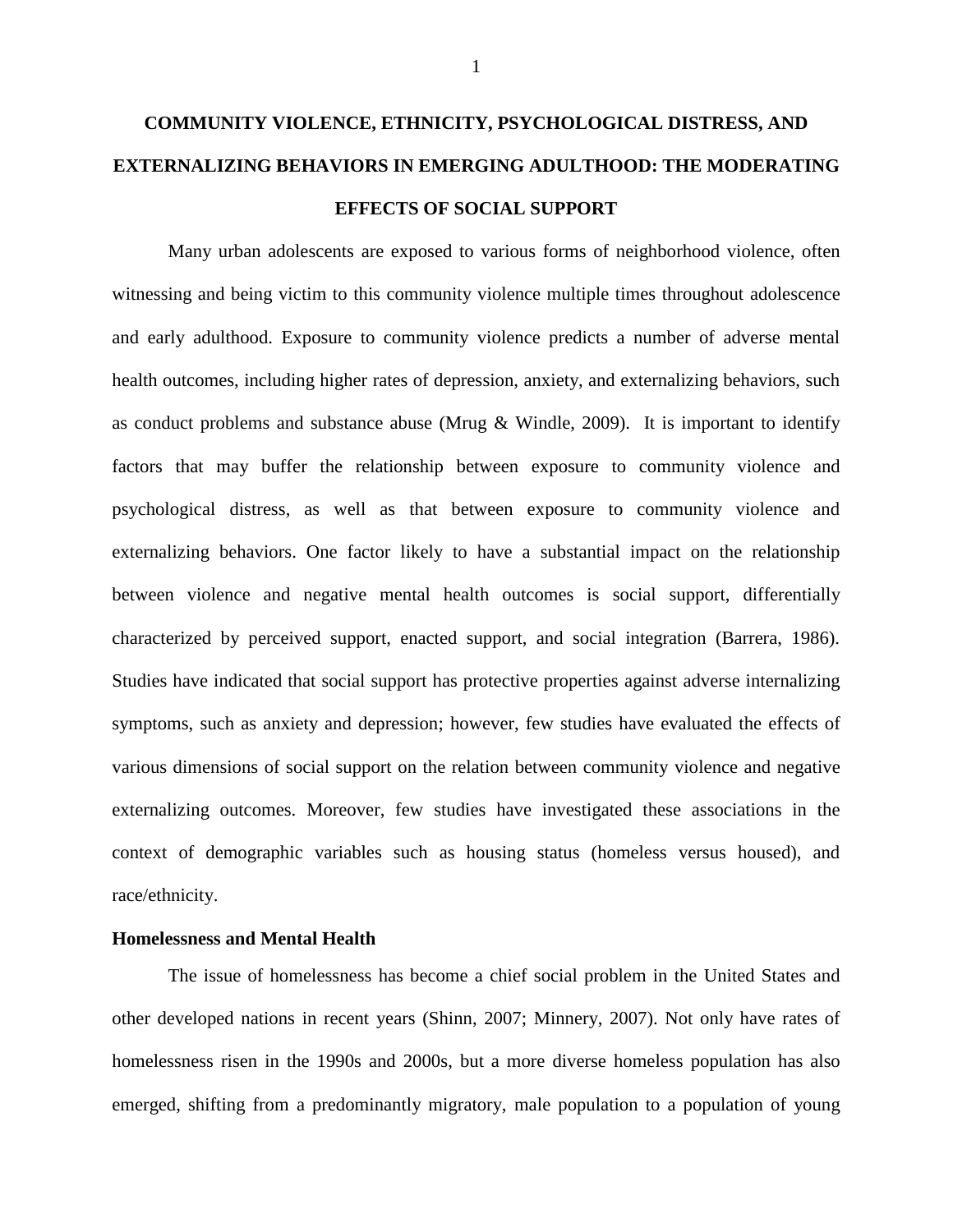adults, adolescents, old adults, families, women, and children (Anderson & Rayens, 2004; La Gory, Fitzpatrick, & Ritchey, 2001). In particular, the number of adolescents in homeless situations has continued to rise throughout the past decade (U.S. Department of Education, 2010; 2000). There a number of reasons for homelessness among adolescents, including tragedy (e.g., fires, tornados), being ejected from the home by guardians, loss of financial resources, and running away. Not only are adolescents and young adults at disproportionately greater risk for homelessness relative to other age groups, but adverse emotional and academic outcomes are also consistently documented among homeless school-aged adolescents (Obradovic, Long, Cutuli, Chan, Hinz, Heistad, & Masten, 2009; Toro, Dworsky, & Fowler, 2007).

Rates of psychopathology among homeless populations have steadily increased in the last decade (Whitbeck, 2009; North, Eyrich, Pollio, & Spitznagel, 2004). Up to 41% of homeless individuals suffer from major depression, compared to 9.2% of the normative population (Fazel et al., 2008; NESARC), and 12.7% of homeless individuals suffer from psychotic illness, compared to 3% of the normative population (Fazel et al., 2008.; Perala et al., 2007). In addition to an increase in rates of internalizing symptoms such as depression, anxiety, suicidal ideation, and post-traumatic stress disorder, rates of externalizing behaviors have been shown to be greater among at-risk adolescents relative to their peers, with homeless adolescents reporting more past suicide attempts, high-risk behaviors, and externalizing behavior problems (Whitbeck, 2009), particularly criminal activity, gang activity, violent victimization, delinquency, and high-risk sexual behaviors (Baron, 2009; Halcon & Lifson, 2004). Forty-three to 50 percent of homeless adolescents meet criteria for substance abuse disorders, with a positive correlation between substance consumption and time spent on the street (Whitbeck, 2009; Fazel, Khosla, Doll, &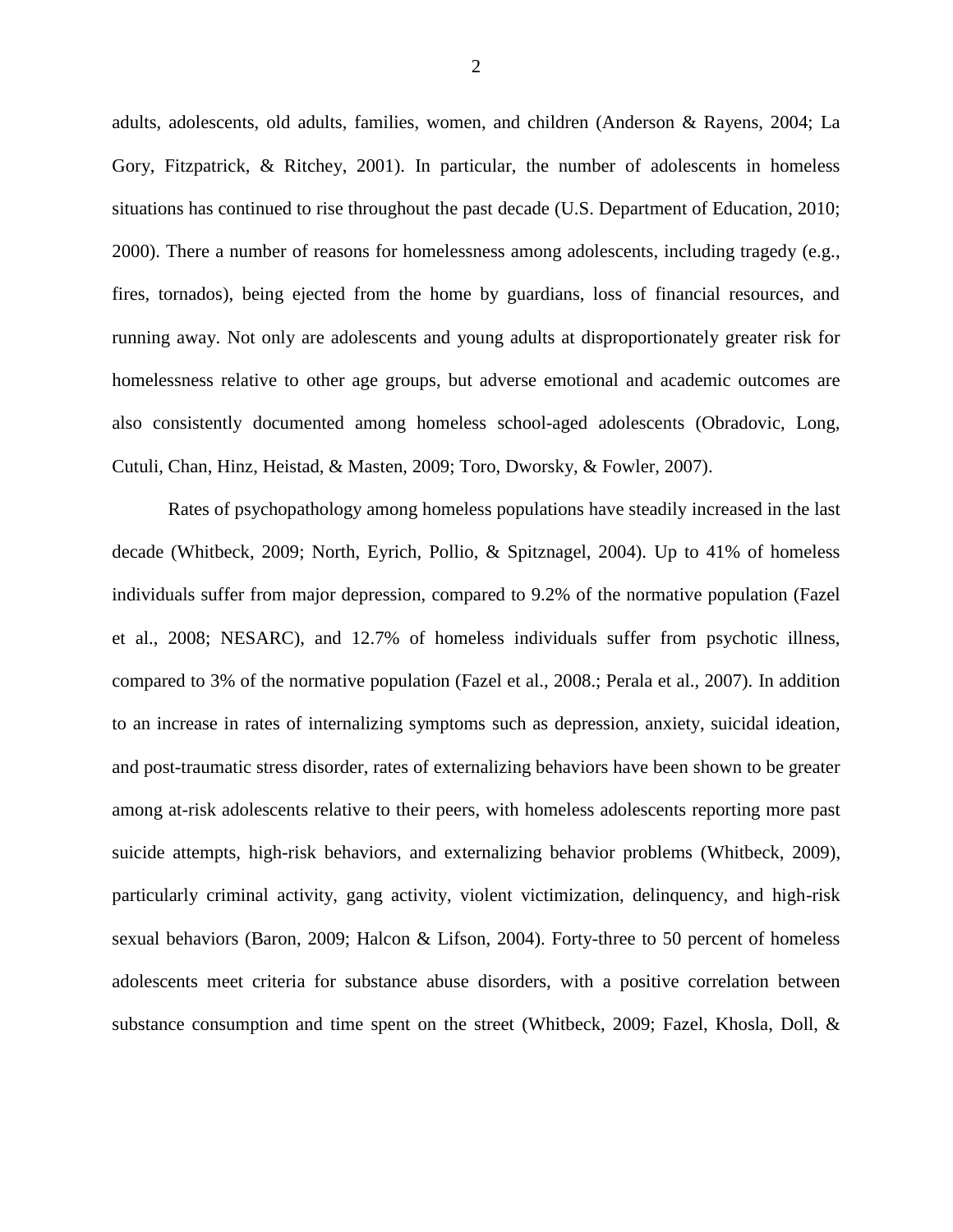Geddes, 2008). Alcohol, drug use, and other deviant behaviors should be regarded as a major factor in the social lives of homeless youth.

#### **Community Violence and Mental Health**

Homeless adolescents are exposed to higher rates of street and gang-related violence, physical and sexual assaults, stabbings, and shootings than are normative groups (Coker, 2009; Gorman-Smith, Henry, & Tolan, 2004). Twenty-four to 64% of at-risk adolescents reported witnessing a shooting, stabbing, or a murder, and 96% of at-risk children reported hearing gunfire in their neighborhoods (Campbell & Schwarz, 1995). High rates of high-risk adolescents also report being victims of violence in the form of being mugged, stabbed, or shot (Gorman-Smith et al.). Community violence literature consistently shows not only disproportionate levels of violence exposure in at-risk populations, but also particularly high rates of exposure among inner city and African-American youth (Fowler, Tompsett, Braciszewski, Jacques-Tiura, & Baltes, 2009; Stein, Jaycox, Kataoka, Rhodes, & Vestal, 2003). Forty-six percent of African-American and Latino youth reported witnessing a shooting or stabbing at least one time in the past year, compared to 20% of Caucasian youth (Schwab-Stone et al., 1995). Sixty-seven percent of urban youth knew someone who was a victim of violence, compared to 25% of their suburban counterparts (Gladstein, Rusonis, & Heald, 1992). Among high-risk urban adolescents, 32% have been directly victimized (Richters, & Martinez, 1993).

The adverse effect of community violence on psychological well-being, including both internalizing and externalizing symptoms of psychopathology, has been well documented. Literature on various forms of exposure to violence among adolescents show higher reports of anxiety, depression, and loneliness (Buckner, Beardslee, & Bassuk, 2004; Wilson & Rosenthal, 2003), in addition to increased acts of violent and aggressive behavior (Gorman-Smith et al.,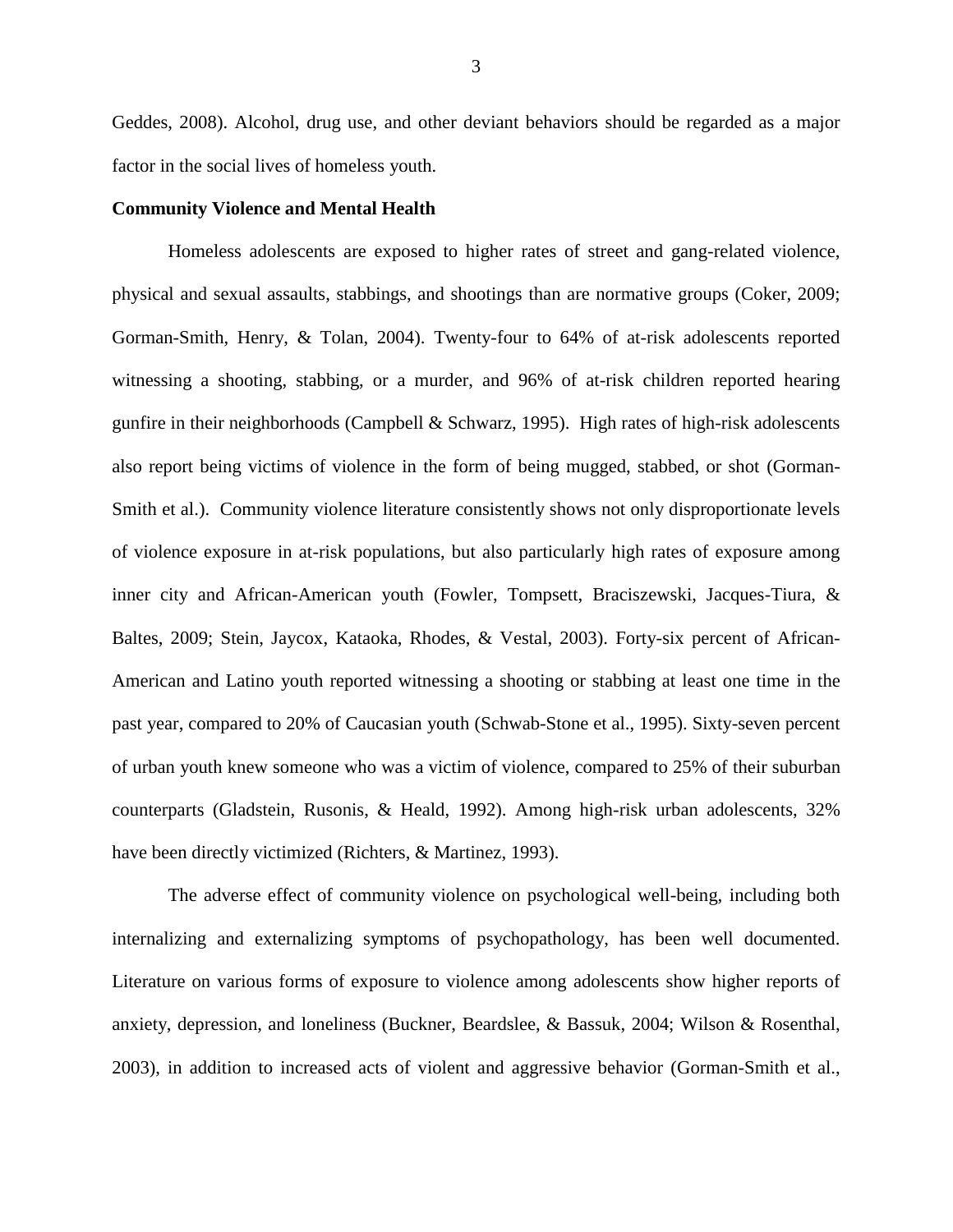2004; Sams & Truscott, 2004). Studies consistently show that either witnessing or directly experiencing violence leads to a number of negative outcomes such as PTSD, low self-esteem, academic difficulties, aggression, and behavioral problems (Walling, Putman, Eriksson, & Foy, 2011; Fowler et al., 2009; Gorman-Smith et al., 2004).

A stress model would suggest that stress elicited from violence exposure serves as a mediator, by which stress associated with perceived/actual danger and physical threat leads to physiological and psychological symptoms of distress and pathology (Overstreet & Braun, 2000). By a stress process model, living in settings where community violence exposure is higher or more severe necessitates greater use of personal and coping resources; in using taxing amounts of personal resources to manage the stress associated with violence, these individuals' capacity to cope with other life stressors is significantly reduced (Clark, Ryan, Kawachi, Canner, Berkman, & Wright, 2007).

Very few studies investigate effects of violence exposure while also looking at relationships between housing status and negative internalizing and externalizing outcomes, as well as relationships between ethnicity and outcomes. Given the high rates of violence exposure in at-risk groups, and the association between exposure and psychopathology, it is necessary to further investigate not only the impact of community violence in homeless groups, but also the protective factors that may reduce the impact of violence exposure in these populations.

#### **Social Support and Mental Health**

Social support significantly impacts an individual's mental health and future adjustment (Maulik, Eaton, & Bradshaw, 2010; Bao, Whitbeck, & Hoyt, 2000), particularly by buffering the relationship between major life stressors and adverse mental health effects (Cohen & Wills, 1985), including depression (Thoits, 2011; 1995). According to the support buffering model,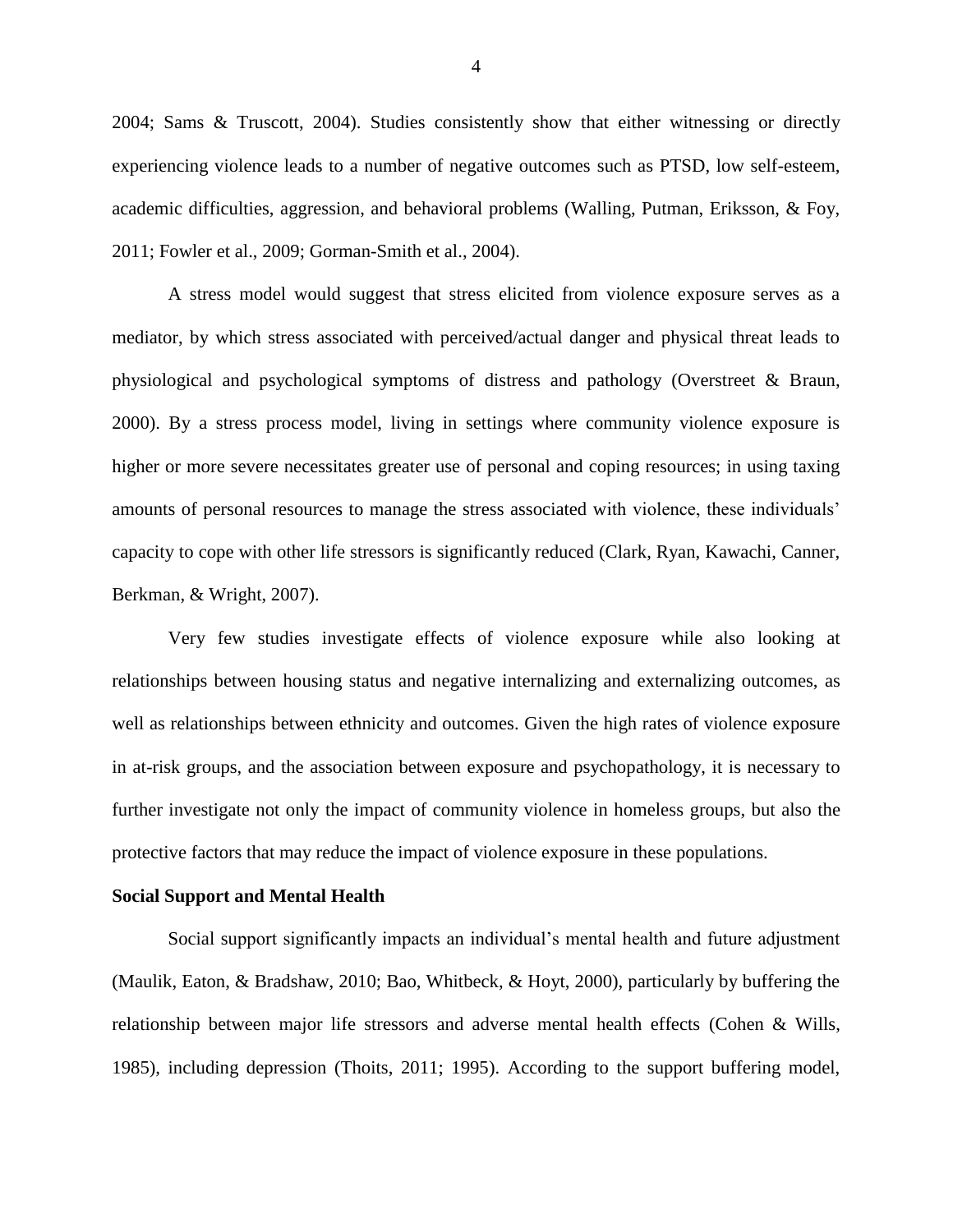social support positively influences appraisal of threat following stressful events, preventing a high-stress appraisal by bolstering perceived ability to adequately cope with stressors; alternatively, support can intervene after a stress appraisal has been made, buffering against negative outcomes, via positive reappraisal of the stressor, provision of a solution to the problem, or reduction of perceived importance of the problem (Cohen et al.).

#### **Social Support and Marginalized Groups**

The majority of research in the area of social support has traditionally focused on relatively high-functioning populations, such as college undergraduates or general community samples. Studies have only more recently begun to focus on the effect of social support on marginally functioning populations such as the severely mentally ill and the homeless (e.g., Bates & Toro, 1999; Whitbeck & Hoyt, 1999). The protective factor of social support against internalizing symptoms has been replicated in studies based on marginalized populations. Social support has been associated with reduced depressive symptoms and other adverse internalizing mental health effects produced by stressful situations among homeless and at-risk groups (Rice, Kurzban, & Ray, 2010; Rice, Stein, & Milburn, 2008; Bao et al., 2000). Perceived social support has been found to be directly associated with less distress and suicidal thoughts, and to buffer distress associated with traumatic events in homeless adults (Nordentoft, 2010).

#### **Varying Social Support Dimensions and Contexts**

Though social support has consistently been found to have a positive role in distress reduction, there remains a lack of consensus on the buffering effect of various components of social support on exposure to community violence in homeless and other at-risk populations across varying contexts. Some studies show a protective effect (Unger et al., 1998), while others find that family violence, but not community violence exposure, allows social support to act as a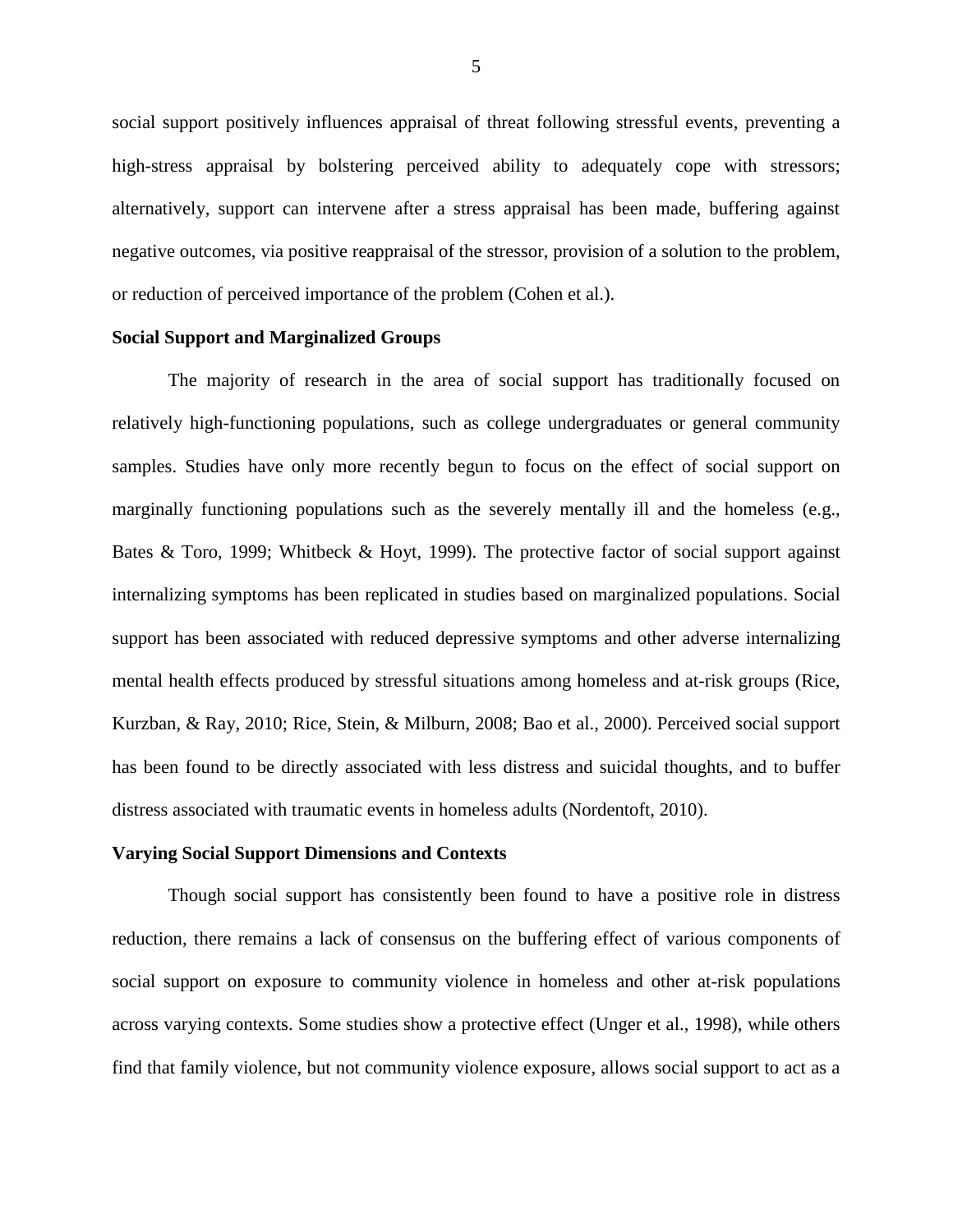buffer against psychopathology (Muller, Goebel-Fabbri, Diamond, & Dinklage, 2000). Other studies find that social support may only be related to fewer negative outcomes when homeless individuals are experiencing low levels of stress (which may be equivalent to a moderate-to-high level of stress in normative populations; Toro, Tulloch, & Ouellette, 2008).

Incongruity in the literature may be attributable to differences in measures of social support. Few studies in recent years have used subjective measures of social support, instead using alternate variables such as family size, and the presence of the mother in the home. It is consequently important to explore the comparative impact of various dimensions of social support, including tangible or enacted support and perceived support, as well as protective functions in different contexts and populations. As previously described, at-risk youth experience disproportionate rates of violence exposure, and high rates of internalizing and externalizing symptoms following exposure. It is thus necessary to examine different dimensions of support in the context of stress or violence exposure, and varying outcomes (internalizing versus externalizing) and ethnic groups.

#### **Social Support Cross-Ethnically**

There are reported differences in the social network characteristics of different ethnic groups. Studies suggest differences in network size, composition, and ethnic heterogeneity in African-American groups as compared to Caucasian groups; particularly, African-American groups reported lower rates of non-family relationships, while Caucasian groups reported more friends in their social networks, as opposed to parent, family member, significant other, and nonrelated adults (Johnson, Whitbeck, & Hoyt, 2005).

Just as there are inconsistencies in the research on the buffering capacity of social support against violence exposure across contexts, there is variation in the literature regarding the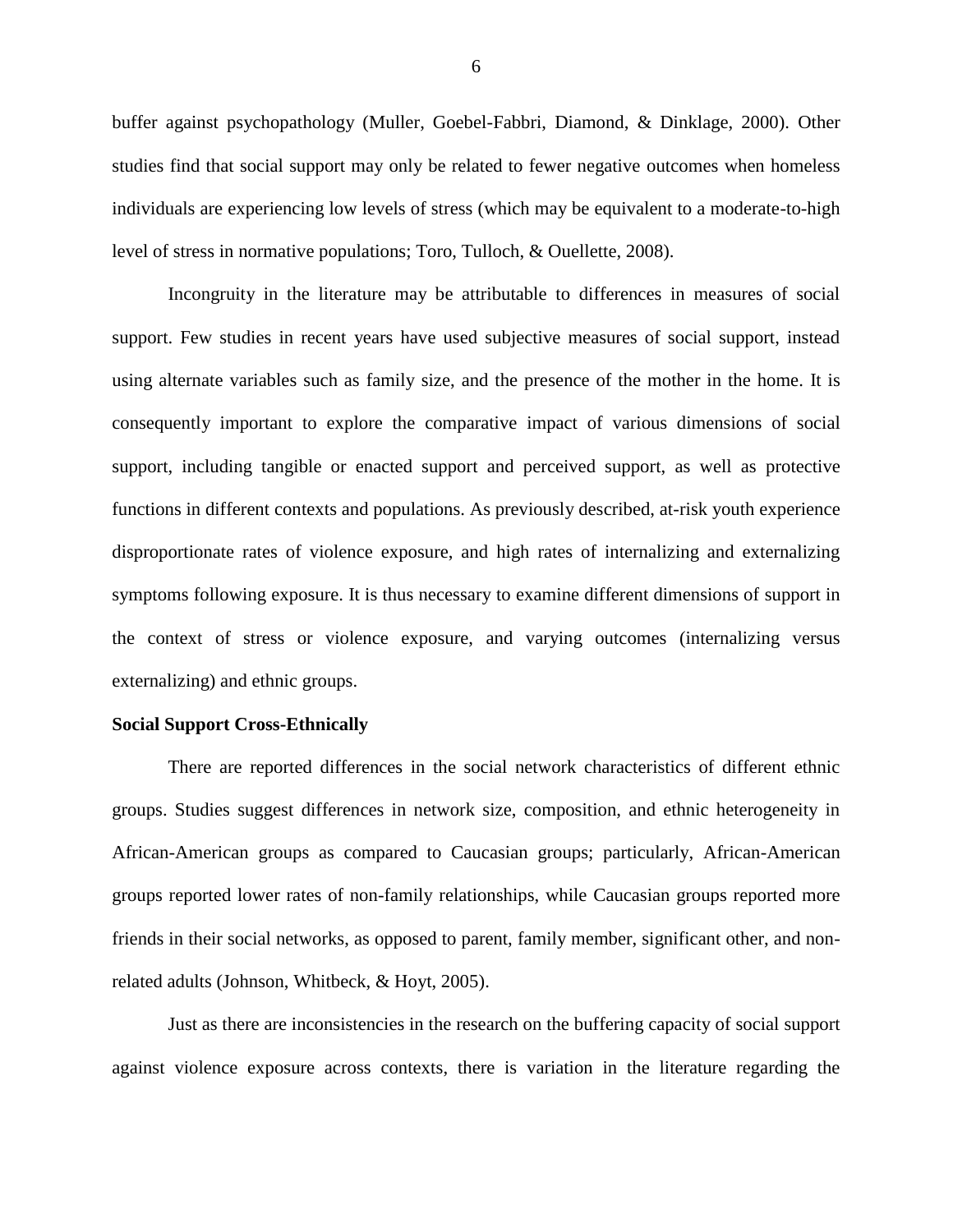buffering effect of support across ethnic populations. Although some studies involving ethnic minority samples have found a protective effect of social support (US Bureau of the Census, 2001; McFarlane, Bellissimo, & Norman, 1995), others have demonstrated no positive effect of social support on outcomes such as psychological distress in minority groups (Paxton, Robinson, Shah, & Schoeny, 2004). Paxton and colleagues (1999) failed to find support for the moderating effect of social support in the relationship between violence exposure and depressive and PTSD symptoms in a severely high-risk population of African-American males, hypothesizing that social support was insufficient to decrease distress in this high-stress group. It is suggested that social support has a different functional capacity to buffer against community violence exposure in minority groups because non-white groups tend to be more highly exposed to violence, and report significantly higher levels of distress than normative groups; in this context, social support alone is not enough to protect against the development of internalizing and externalizing behaviors. Given the disproportionately high levels of chronic violence exposure among African-American groups, it is particularly important to research potentially protective effects of support in the context of violence exposure and minority group status (Gorman-Smith, Henry, & Tolan, 2004; Overstreet & Braun, 2000).

#### **Social Support and Externalizing Behaviors**

Further exploration of the buffering effect of social support on the relationship between community violence exposure and externalizing behaviors, such as substance use and conduct disorder behaviors, is also needed. Much of the literature that composes the study of the influence of support on the linkage between violence and psychopathology centers on internalizing outcomes, such as depression and anxiety. Of the studies that have investigated the buffering effect of social support on externalizing behaviors, social support has not consistently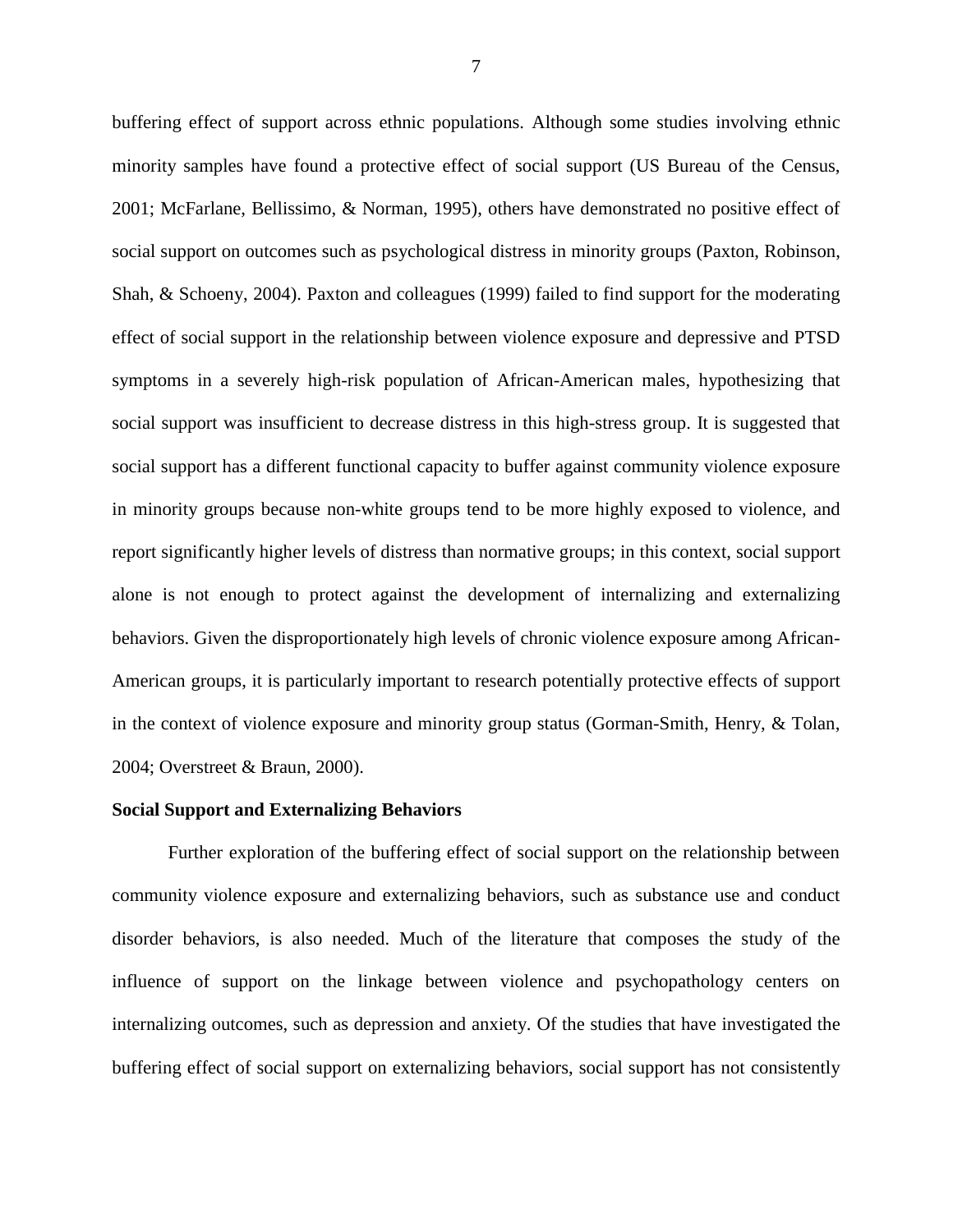been found to protect against development of behavioral problems and substance use (e.g., Appleyard, Yang, & Runyan, 2010). It has been suggested that social support may not exert a positive effect against deviant or conduct disorder behaviors such as substance abuse among high-risk adolescents because those with substance use disorders may more frequently seek helping support and resources specifically related to their drug use, increasing their level of social support contact without decreasing their substance use symptoms (Bates & Toro, 1999).

It is also possible that, among a population that reports extremely high levels of externalizing behaviors (e.g., 50% of homeless adolescents suffering from a substance abuse disorder), having increased social contact with other deviant peers increases negative social influence. A study investigating the effect of social affiliation on exits from homelessness found that exits from homelessness were associated with social support only among homeless individuals who were not suffering from current substance-use disorders (Zlotnick, Tam, & Robertson, 2003).

However, family supports have been shown to act as a protective buffer between neighborhood violence and antisocial behavior during late childhood for at-risk African-American, Mexican Origin, and Latino families (Schoefield, Conger, Conger, Martin, Brody, Simons, & Cutrona, 2011; Gorman-Smith, Henry, & Tolan, 2004). As substance use and conduct disorder symptoms are experienced at an extremely high rate among homeless emerging adults, it would be useful to better understand whether social support is indeed similarly protective against externalizing behaviors, what forms of support are useful (e.g., family support versus tangible support), and the nature of the buffering effect. In the case of a negative relationship between support and externalizing outcomes, it will be equally important to gain information about the potentially negative impact of social support among at-risk emerging adults.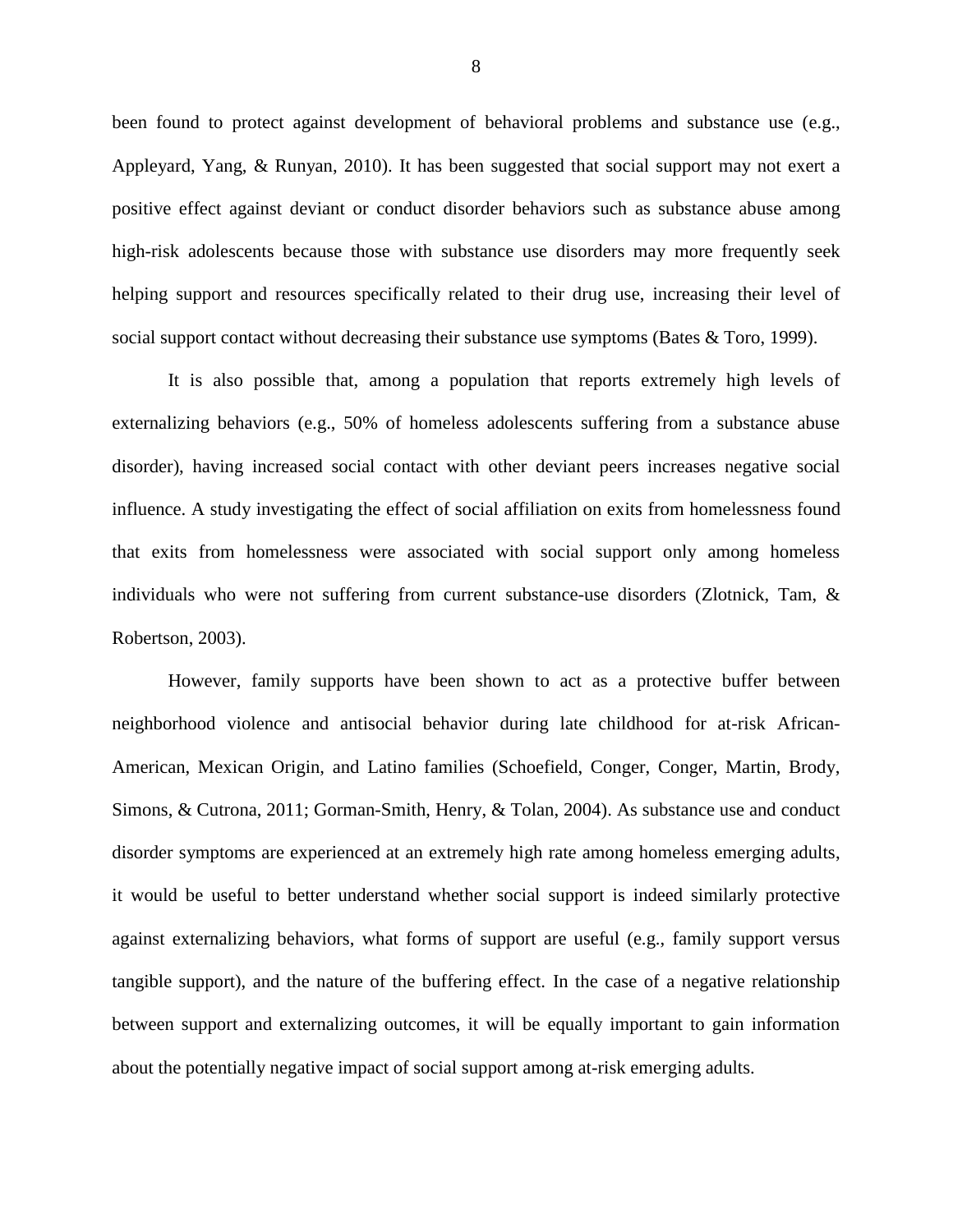#### **Current Study**

The present study examines the effect of social support on the relationship between exposure to community violence, and both mental health functioning and externalizing symptoms, in a sample of homeless and matched housed emerging adults. Racial/ethnic differences in the relationship between violence exposure and internalizing and externalizing outcomes are also explored. Specifically, the study investigates ethnic group differences in the protective function of multiple dimensions of social support in the relationship between community violence and psychological distress, substance use, and conduct disorder behaviors among at-risk emerging adults. Very few studies assess these questions in at-risk populations, in the context of demographic variables such as housing status and race/ethnicity, and assess externalizing as well as internalizing symptoms. This study is additionally strengthened by its multidimensional conceptualization of social support, assessing moderating effects of social support based on two different measures used in prior research on homeless samples (Bates & Toro, 1999; Toro et al., 2008).

Exposure to community violence represents emerging adults' appraisals of violence in neighborhoods; exposure to community violence was measured using the Things I Have Seen and Heard (TSH) scale. The Interpersonal Support Evaluation List (ISEL) was used to assess appraisal of support from friends and family, belonging, tangible support, and self-esteem support. The Help Index of the Social Network Interview (SNI) was used to assess social integration and connectedness; particularly, the Help Index measured the number of people in the network who provide tangible help and advice support. Psychological distress was measured using the General Severity Index (GSI) of the Brief Symptom Inventory (BSI), which assessed severity of symptom distress. Externalizing behaviors were measured using the Diagnostic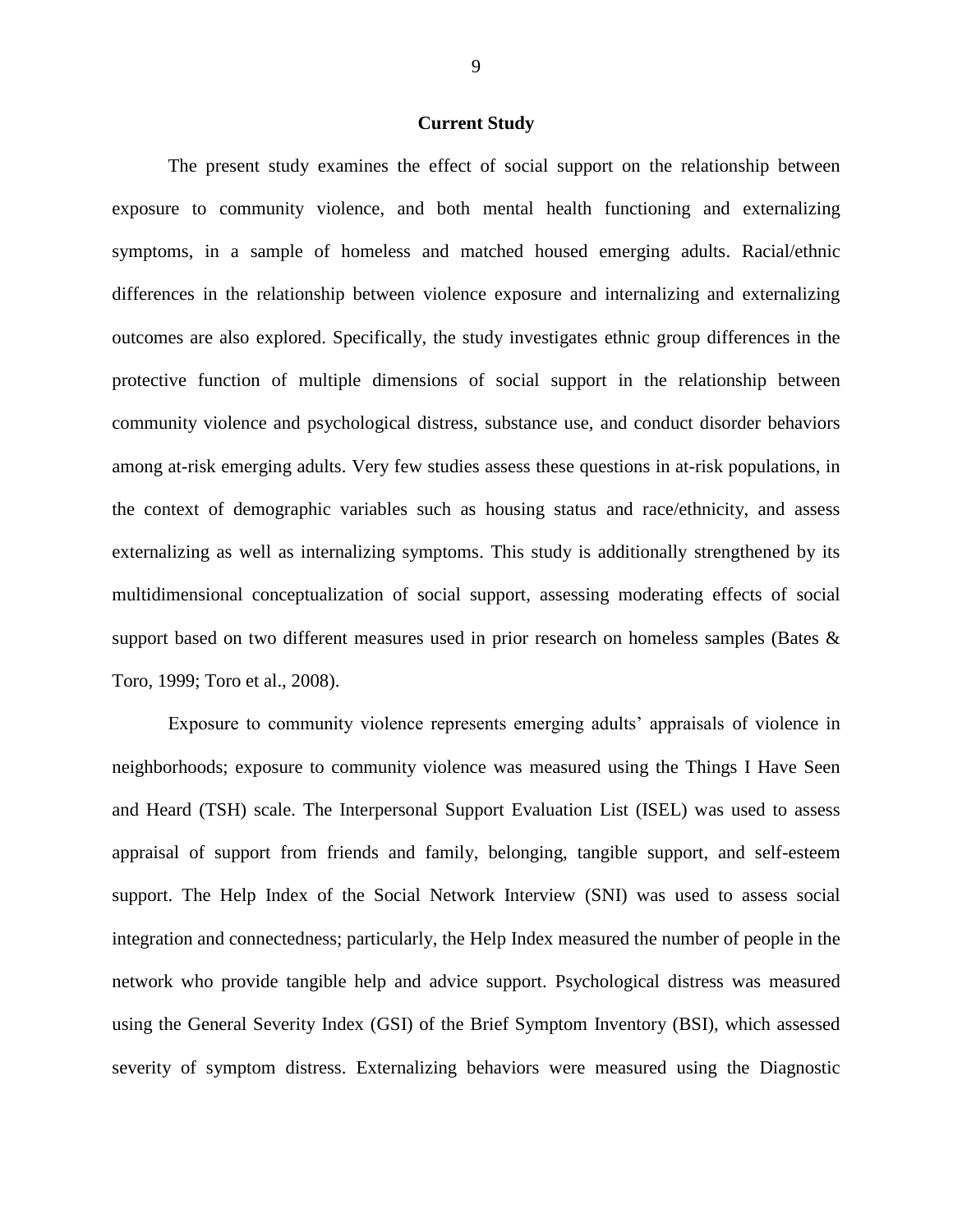Interview Schedule (DISC), which assessed total substance use symptoms, as well as symptoms of conduct disorder.

The present study used cross-sectional data (4.5-year follow-up point) and Hierarchical Multiple Regressions to test a number of hypotheses. It is hypothesized that exposure to community violence will relate to increased psychological distress; this will be demonstrated through bivariate relations after controlling for demographic and other stressful experiences. Second, a significant inverse relationship will exist between social support and psychological distress for both groups, with individuals who report higher levels of social support reporting lower levels of psychological distress. Third, social support will moderate the effects of community violence on psychological distress, such that individuals exposed to higher levels of community violence will report less psychological distress when reporting higher levels of social support. In an exploratory fashion, the study will assess the moderating effects of community violence on externalizing behaviors, and the effects of ethnicity as a moderator in the relationship between violence exposure and distress, substance abuse, and conduct disorder behaviors.

#### **Methods**

#### **Participants**

Participants were 342 at-risk 17.5 to 23 year olds  $(m = 20 \text{ years})$ . Individuals who identified as African-American (*n* = 150; 44% of the sample) were compared to a Non-Hispanic Caucasian/European American group ( $n = 163$ ; 48% of the sample). The Asian/Pacific Islander, Latina/Latino/Hispanic, and multiethnic ethnic groups were dropped from the present analysis due to small sample sizes (total  $n = 29$ ; 8% of the sample). Women comprised two-thirds of the sample  $(n = 225)$ . Forty-four percent of the sample  $(n = 149)$  completed at least 12 years of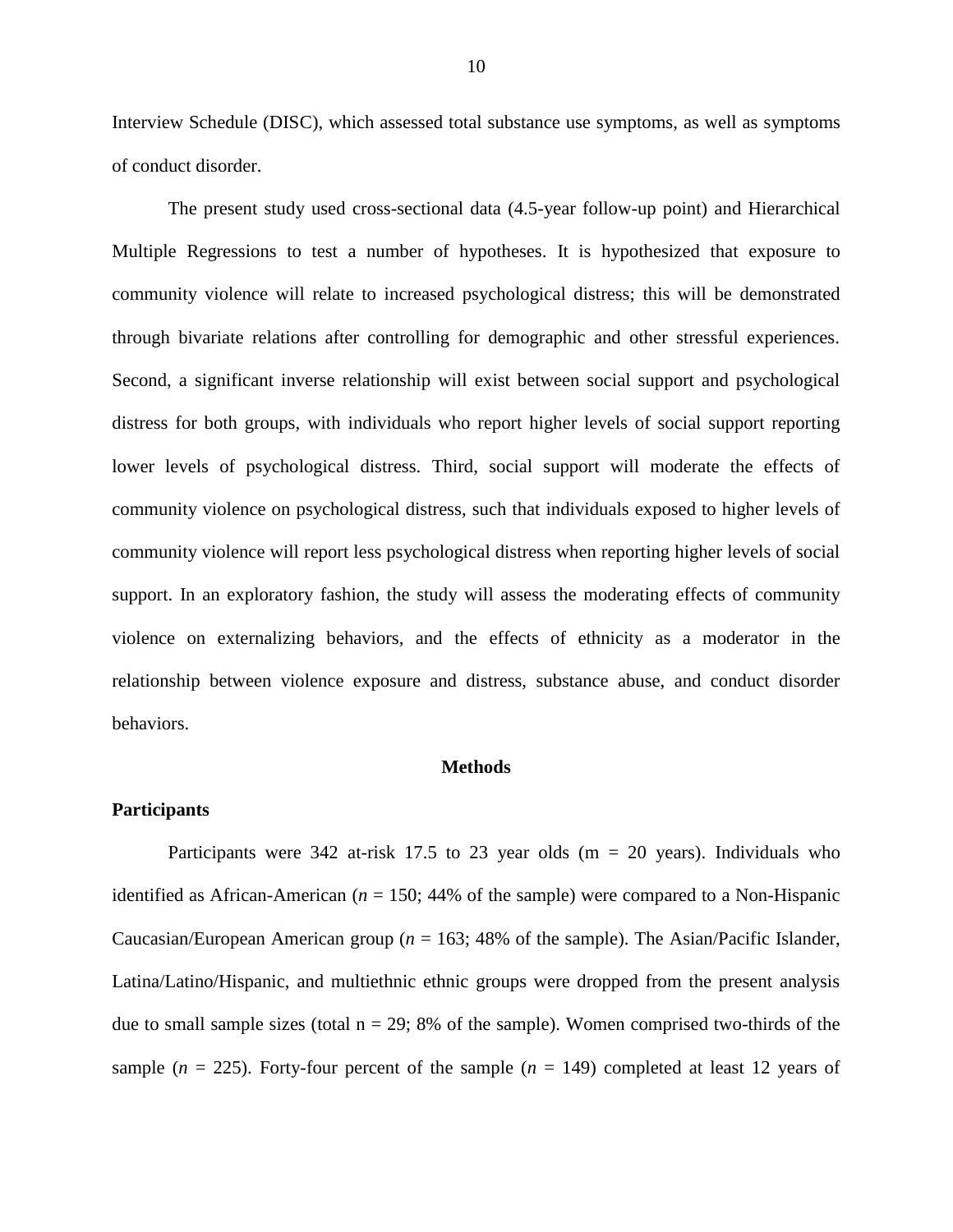education. Data were collected as part of a larger study on homeless, runaway, and at-risk youth in the Detroit metropolitan area that began with adolescents aged 13-17.

Homelessness status among adolescents was characterized as spending one night alone during the past month, unaccompanied by a legal guardian. Adolescents were recruited from a variety of service organizations for homeless youth, including shelters, soup kitchens, outpatient and inpatient substance abuse treatment programs, psychiatric facilities, and street settings; however, the predominant recruitment setting was shelters. The number of homeless adolescents recruited from a particular service agency was based on the proportion of 13-17 year olds who utilized services from the agency the previous year. This probability sampling method has been used in previous studies of homeless populations (Koegel, Burnam, & Morton, 1996; McCaskill et al., 1998; Toro et al., 1999). The total number of initially homeless youth included in study's analyses was 206 (60%).

Housed adolescents were obtained through peer nomination and sampling at various neighborhood sites where teens congregated. The homeless adolescents provided names, addresses, and phone numbers of housed adolescents from the neighborhood they last resided in with their guardian(s). Homeless adolescents were encouraged to provide peer nominations of acquaintances rather than friends in order to avoid sampling housed youth who were close friends. The housed and homeless groups were matched on age, gender, ethnicity, and neighborhood income (*p >* .20 for two chi-square tests and two ANOVAs). The total number of initially housed youth included in the study's analyses was 136 (40%).

#### **Procedure**

Interviews were conducted by paid, full-time staff, trained graduate students, and advanced undergraduates. Interviewers were given instruction and practice with the measures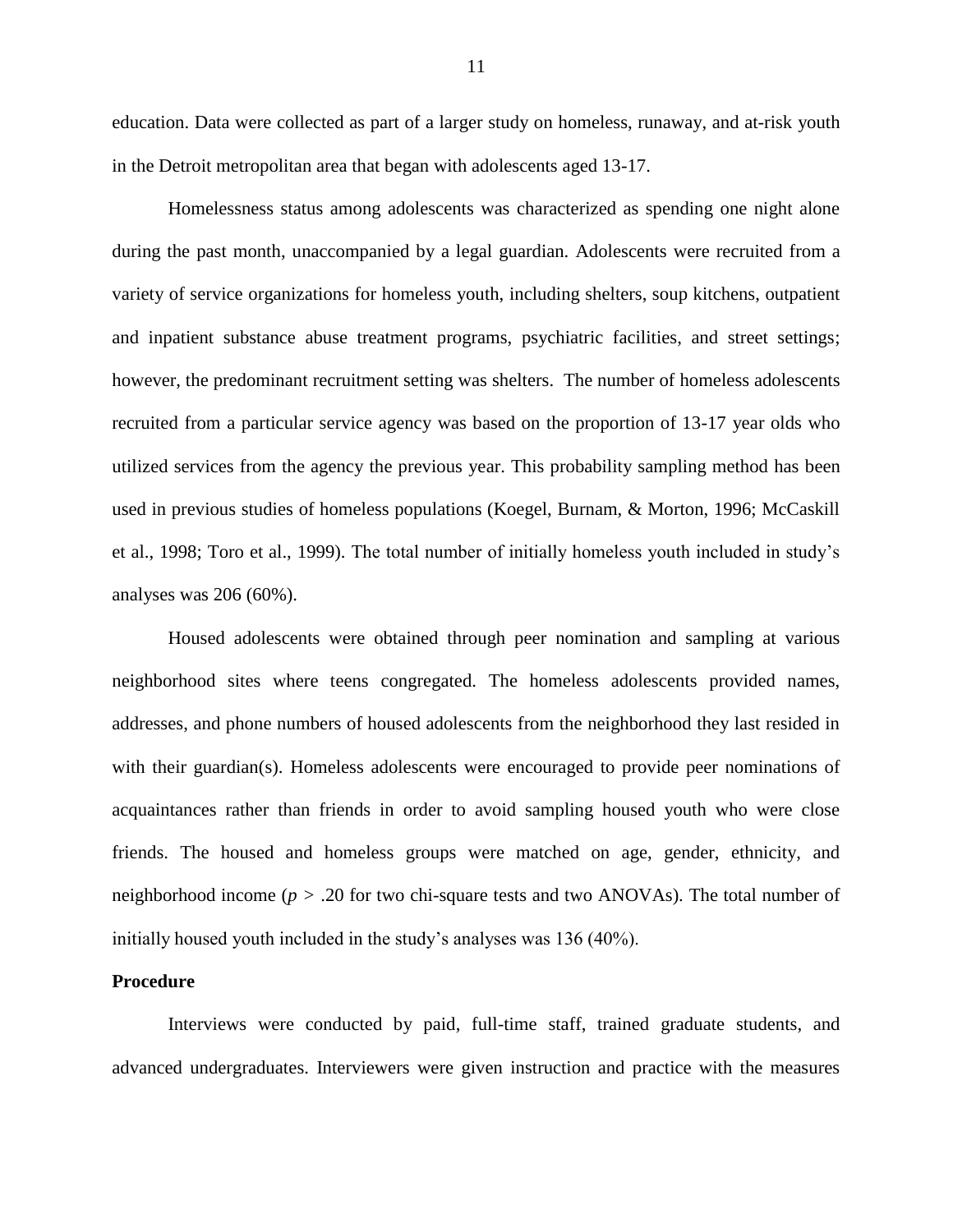before conducting interviews in order to maintain reliability, as well as guidance in establishing and maintaining rapport with participants. An experienced interviewer reviewed completed interviews and constructive feedback was provided when necessary.

Interviews were conducted primarily at shelters, as well as at homes, agencies, and public places, all of which were chosen to ensure adequate safety and confidentiality. Consent was obtained from the youth, the youth's parents, and the shelter staff when necessary. All measures were administered orally with responses being recorded on standardized scoring sheets or a notebook computer. The present study used data mainly from the 4.5-year follow-up interview, with some background characteristics taken from the baseline interview (e.g., age, gender, ethnicity, initial housing status). Participants were paid \$20 at both the baseline interview and the first three follow-up interviews, and \$50 at the 4.5-year follow-up interview.

#### **Measures**

**Brief Symptom Inventory (BSI)**. The BSI (Derogatis, 1977) is a 53-item form of the Symptom Checklist-90-Revised (SCL-90-R). The BSI is widely used in studies of homeless adults and adolescents (e.g., Cauce et al., 1994; McCaskill et al., 1998; Toro et al., 1999). Participants are asked to rate severity of symptom distress ranging from "not at all" to"extremely" (0-4). In addition to nine subscale scores, this measure yields an index of global distress, the global severity index (GSI). For the purposes of the current study, the GSI alone was examined. The BSI has shown evidence of internal consistency (GSI alpha  $= 0.90$ ) as well as concurrent and discriminant validity (Derogatis, 1977; Derogatis & Melisaratos, 1983).

**Social Network Interview (SNI).** The SNI is a self-report questionnaire adapted from the Network Interview (Rappaport et al., 1985) that assesses social integration and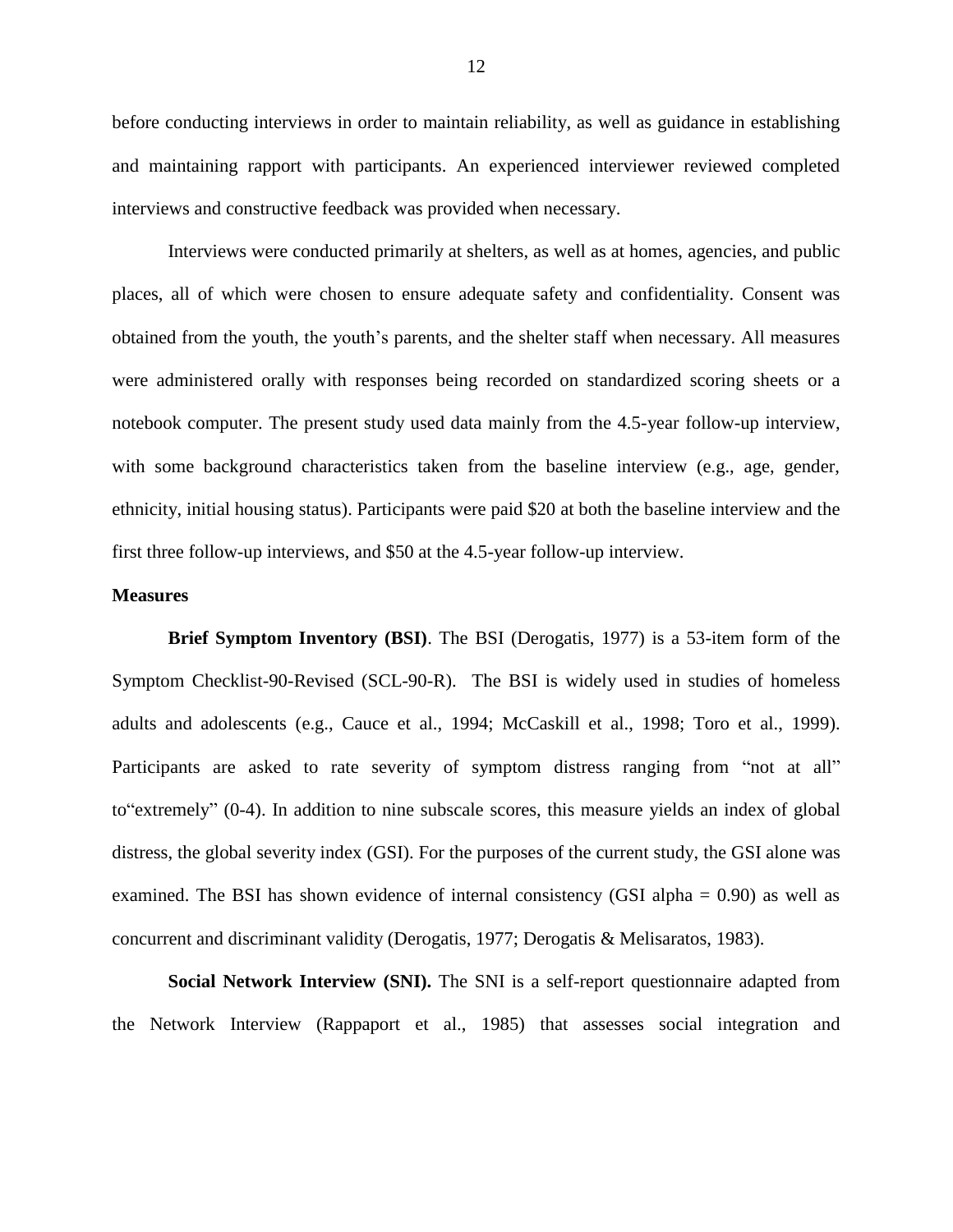connectedness. Specifically, the SNI Help Index, which measures availability of members who provide help and advice support, was used (test-retest reliability = .95; Bates  $\&$  Toro, 1999).

**Interpersonal Support Evaluation List (ISEL)**. The ISEL (Cohen & Hoberman, 1983) is a 40-item scale that provides an index of overall social support, assessing appraisal, belonging, available help, and self-esteem support. Response options range from definitely false (0) to definitely true (3), with high scores indicating greater overall social support. The ISEL total score, as used here and in prior studies on homeless adults (e.g., Toro et al., 1999, 2008), demonstrates good reliability in a variety of samples (Cronbach's alpha = .88-.90; Cohen & Hoberman, 1983) as well as among the homeless (test-retest reliability = .81; Bates & Toro, 1999.

**Things I Have Seen and Heard (TSH).** A modified version of the TSH (Richters & Martinez, 1990) was used to assess exposure to community violence. The TSH asks youths to self-report their lifetime exposure to specific violent events on a 5-point scale ranging from "never" to "always." A modified version of the measure included 11 items that tapped witnessing and victimization by violence in the community. Average scores were computed to capture the range of types of neighborhood violence. Items that tap in-home and school violence and perceptions of safety were excluded. The TSH demonstrates good internal consistency (Cronbach's alpha = .76-.80; Richters & Martinez).

**Diagnostic Interview Schedule for Children (DISC, version 3A).** The DISC is a structured diagnostic interview used to obtain information for common forms of psychopathology (Fischer, Wicks, Schaffer, Piacentini, & Lapkin, 1992). Administered were sections pertaining to conduct problems and alcohol and other substance abuse disorders, including alcohol abuse/dependence, marijuana abuse/dependence, and other substance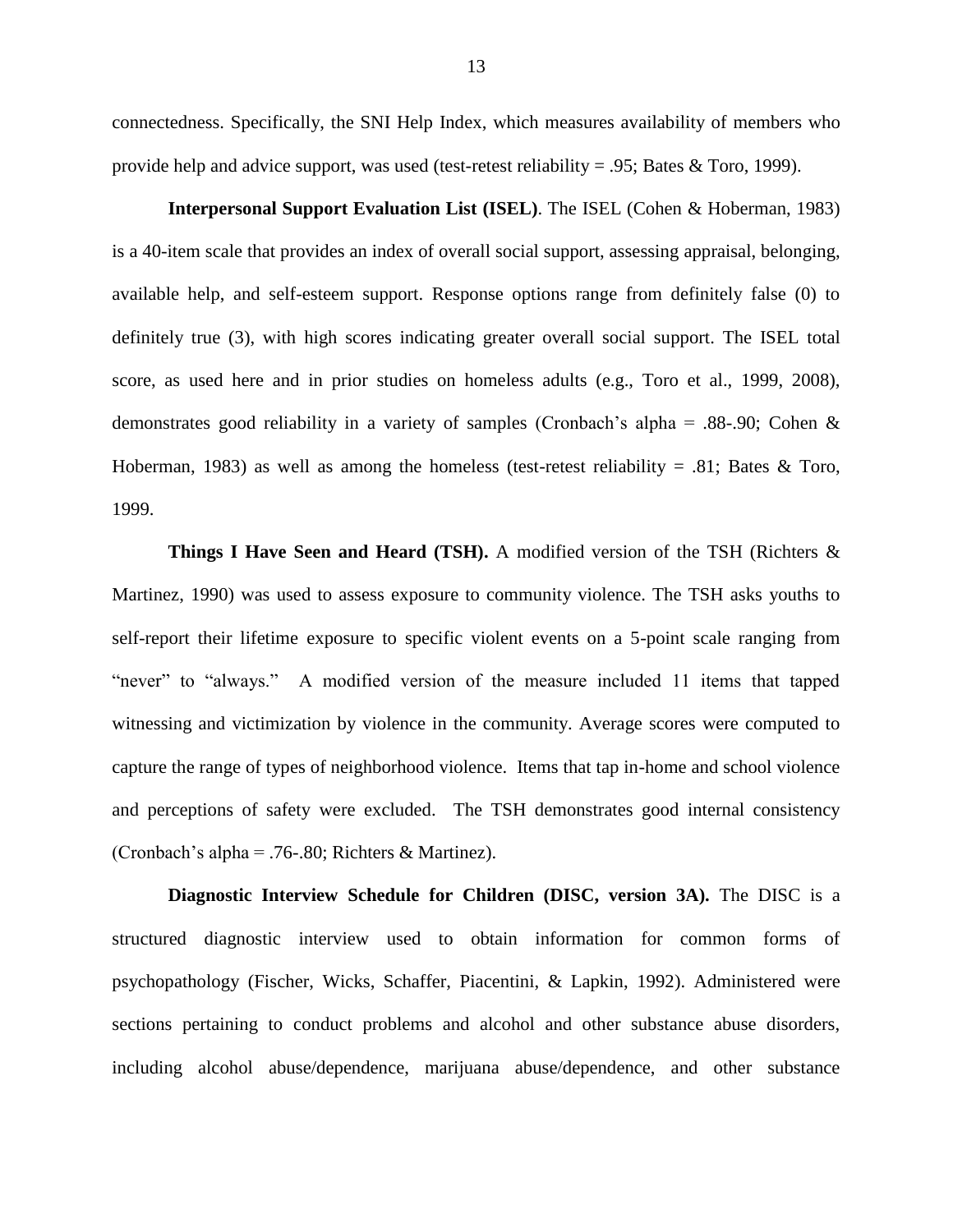abuse/dependence. Symptom counts were tallied to provide continuous measures of problems. The DISC has exhibited good reliability and validity in previous studies (Fischer, Shapiro, Breakey, Anthony, & Kramer, 1986) and has also been used with homeless adolescents (McCaskill et al., 1998).

#### **Results**

#### **Preliminary Analyses**

Statistical Package for the Social Sciences (SPSS) was used for all analyses. Data were screened for accuracy of input, univariate and multivariate outliers, amount and distribution of missing data, and normality (see descriptive statistics in Table 1). Variables were additionally screened for multicollinearity and singularity. Bivariate correlations were calculated for all study variables (see Table 2).

Differences on exposure to community violence, ISEL perceived social support, and SNI helping support, as well as differences on the outcome variables of distress, substance abuse, and conduct disorder behaviors, were examined by demographic variables (i.e., age, ethnicity, gender, and initial housing status at baseline), to determine if there are significant group differences based on baseline demographic characteristics. Comparisons were conducted using analysis of variance (ANOVA). There were no significant differences in the predictor or outcome variables based on age. The only significant difference based on gender was community violence exposure  $(F(1, 312) = 14.86, p < .001)$ , with men experiencing higher amounts of violence exposure. Based on housing status, there were significant differences in community violence  $(F(1, 312) = 44.58, p < .001)$ , psychological distress  $(F(1, 310) = 21.46, p < .001)$ , and ISEL social support  $(F(1, 311) = 16.99, p < .001)$ , with homeless individuals experiencing higher levels of violence exposure and psychological distress, and lower levels of ISEL social support.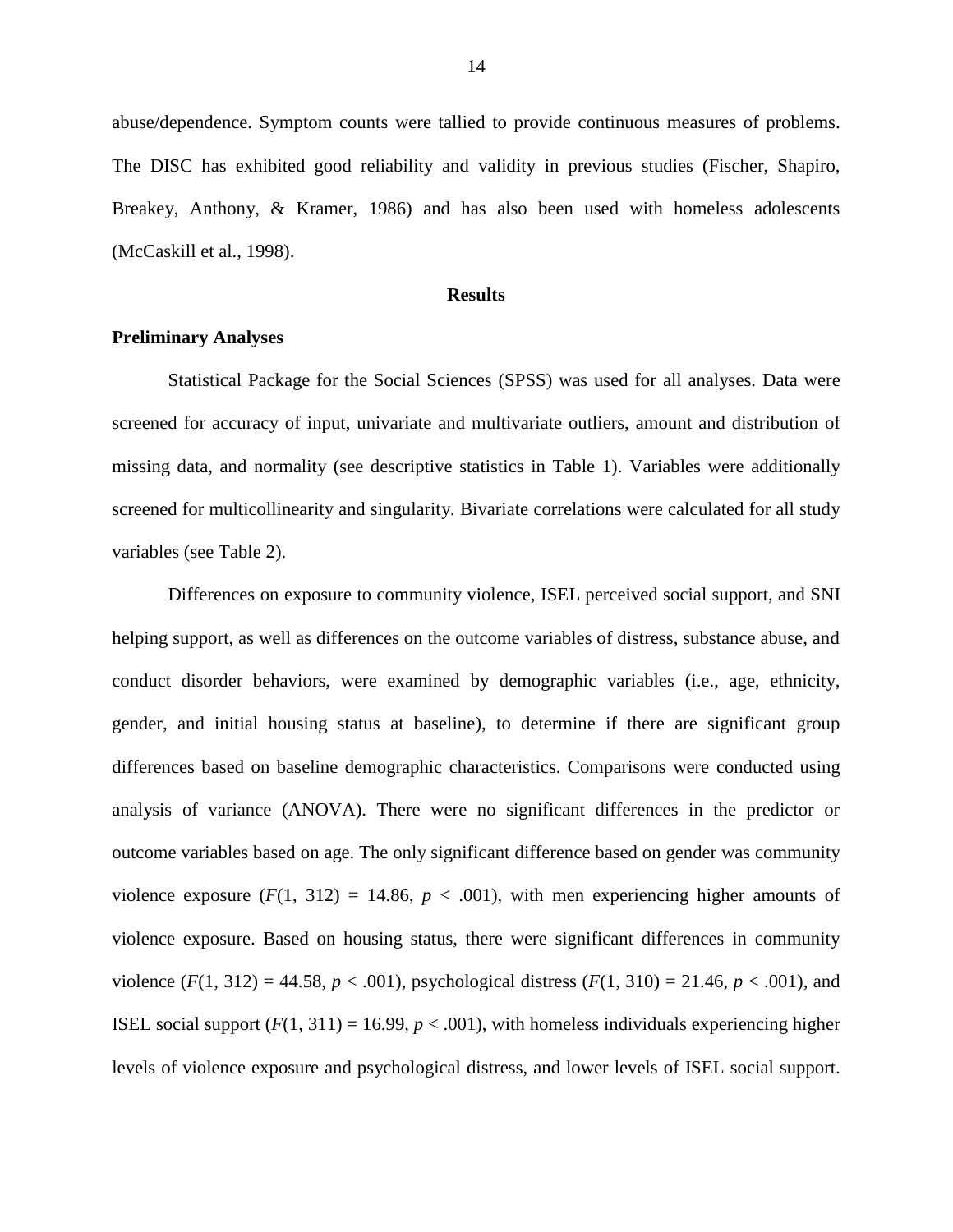Based on ethnicity, there was a significant difference in substance abuse behaviors  $(F(1, 305) =$ 35.13,  $p < .001$ ), with European Americans reporting more substance abuse symptoms.

#### **Primary Analyses**

Hierarchical multiple regression analyses were used to assess the moderating effects of both ethnicity and social support (as measured by the SNI social help and advice, and the ISEL overall perceived availability of social support). These analyses allowed for evaluation of differences in rates of community violence exposure, psychological distress, substance abuse, and conduct disorder behaviors between the two ethnic groups, as well as evaluation of both the independent and interactive effects of social support, community violence, and ethnicity on psychological distress, substance use, and conduct disorder behaviors, after controlling for differences explained by demographic variables.

Variables were entered into the regression equation in hierarchical blocks. In the first block, demographic variables, including age, gender, ethnicity, and previous housing status (i.e., homeless versus housed at baseline) were entered. In the second block, social support and community violence were added. The third step added two-way interaction terms between exposure to community violence and social support. Finally, the fourth step included a three-way interaction between exposure to community violence, social support, and ethnicity. These regressions were run separately for each outcome variable (psychological distress, substance abuse symptoms, and conduct disorder symptoms) for each mode of social support (ISEL total support, and SNI helping support). In total, six regressions were run.

To determine if the interactions entered on the third and fourth blocks significantly added to the variance in the given outcome variable, significant change in the F statistic was examined. If significant change was observed when the two-way interactions were added, the three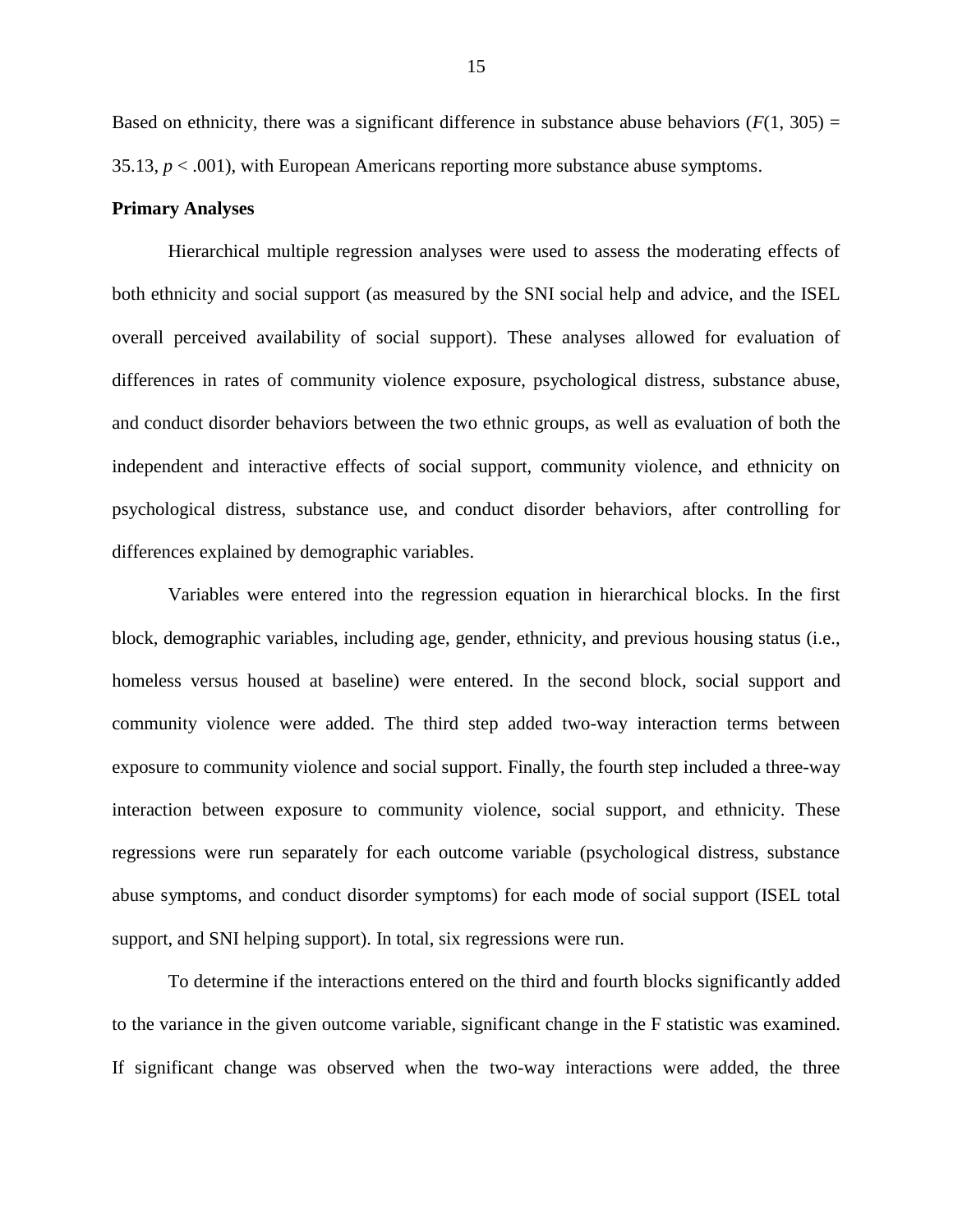predictor variables significantly interacted to predict the outcome variable. If the fourth model yielded significant change, community violence, social support, and ethnicity significantly interacted to predict the outcome variable. Squared semi-partial correlations and beta weights were also examined to determine the unique effects of each predictor (including interaction terms).

#### **ISEL Total Social Support, Community Violence, and Ethnicity Related to**

**Psychological Distress.** Results are presented in Tables 3. The F change statistic for the fourth block of the moderation model (three-way interaction between community violence, social support, and ethnicity) indicated no moderating effect of ethnicity on the effect of social support on the relationship between community violence and psychological distress ( $\Delta F = .11$ ,  $p = .74$ ). However, there was a significant interaction effect between community violence exposure and social support ( $\Delta F = 3.70$ ,  $p = .01$ ). Both community violence and ISEL social support were significant predictors of psychological distress ( $\beta$  = .31,  $p$  < .001;  $\beta$  = -.30,  $p$  < .001), with community violence being related to increased distress, and ISEL related to lower distress. The results of these analyses suggest that ethnicity does not moderate the relationship between community violence and distress because social support is equally related to decreased psychological distress for both ethnic groups.

#### **SNI Helping Social Support, Community Violence, and Ethnicity Related to**

**Psychological Distress.** Results are presented in Table 4. The F change statistic for the fourth block of the moderation model (three-way interaction between community violence, social support, and ethnicity) indicated no moderating effect of ethnicity on the effect of social support on the relationship between community violence and psychological distress ( $\Delta F = 3.45$ ,  $p = .06$ ). Community violence and housing status were significant predictors of psychological distress ( $\beta$  =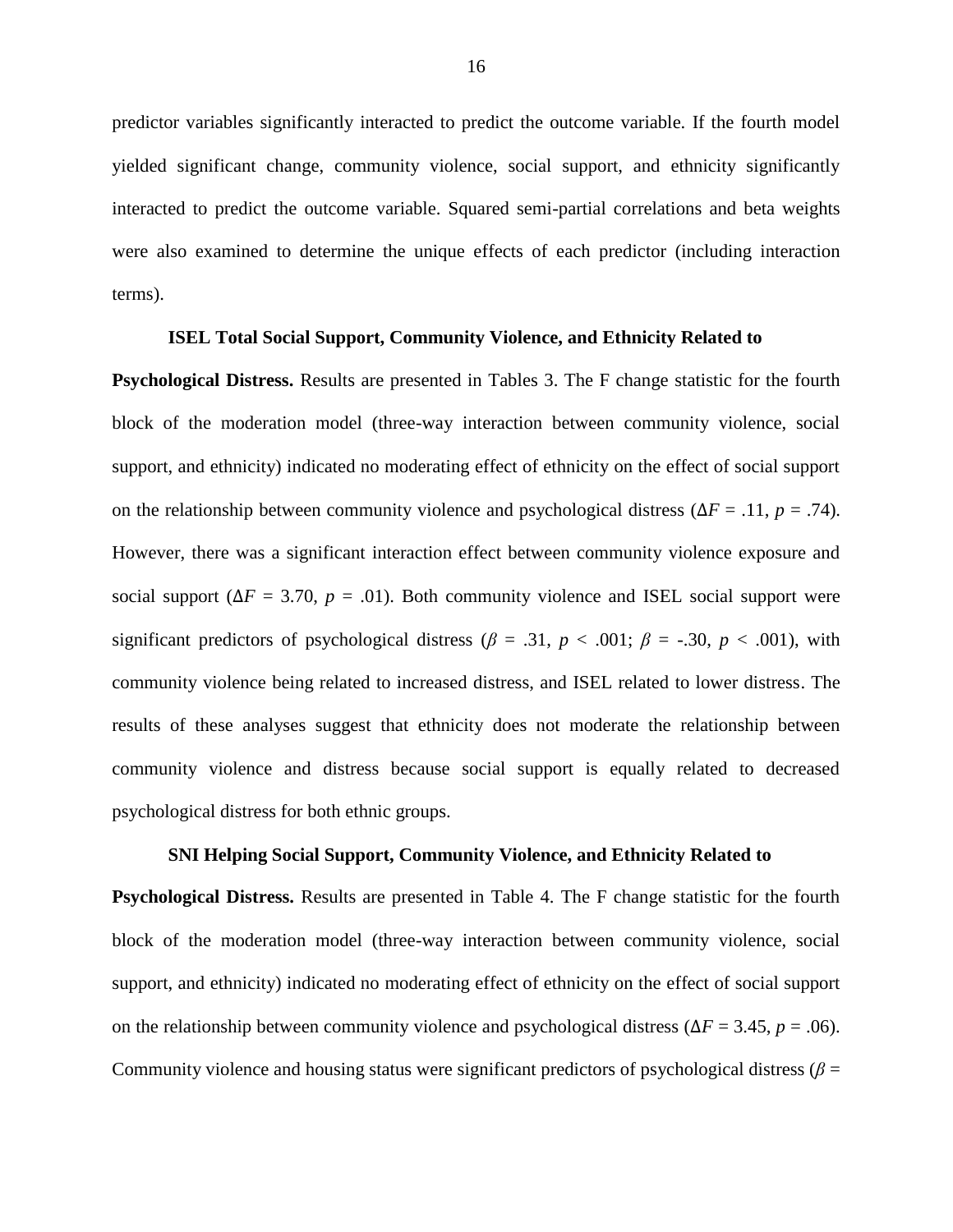.37,  $p < .001$ ;  $\beta = .25$ ,  $p < .001$ ), with community violence and homelessness being related to increased distress.

# **ISEL Total Support, Community Violence, and Ethnicity Related to Substance Abuse.** The final  $\mathbb{R}^2$  for this analysis was not statistically significant; therefore, block and independent effects were not interpreted.

#### **SNI Helping Social Support, Community Violence, and Ethnicity Related to**

**Substance Abuse.** Results are presented in Table 5. The F change statistic for the fourth block of the moderation model (three-way interaction between community violence, social support, and ethnicity) indicated no moderating effect of ethnicity on the effect of social support on the relationship between community violence and substance abuse ( $\Delta F = .38$ ,  $p = .54$ ). However, there was a significant interaction between community violence and ethnicity ( $\Delta F = 8.02$ , *p* = .01). Community violence, housing status, and gender were significant predictors of substance abuse ( $\beta$  = .47,  $p < .001$ ;  $\beta$  = .13,  $p = .01$ ;  $\beta$  = -.25,  $p < .001$ ), with community violence, homelessness, and male gender being positively correlated with increased substance abuse behaviors.

**ISEL Total Social Support, Community Violence, and Ethnicity Related to Conduct Disorder Behaviors.** This model was not significant, and is not tabled.

**SNI Helping Social Support, Community Violence, and Ethnicity Related to Conduct Disorder Behaviors.** Results are presented in Table 6. The F change statistic for the fourth block of the moderation model (three-way interaction between community violence, social support, and ethnicity) indicated no moderating effect of ethnicity on the effect of social support on the relationship between community violence and conduct disorder behaviors ( $\Delta F = 1.09$ , *p* = .30). However, there was a significant interaction between helping support and community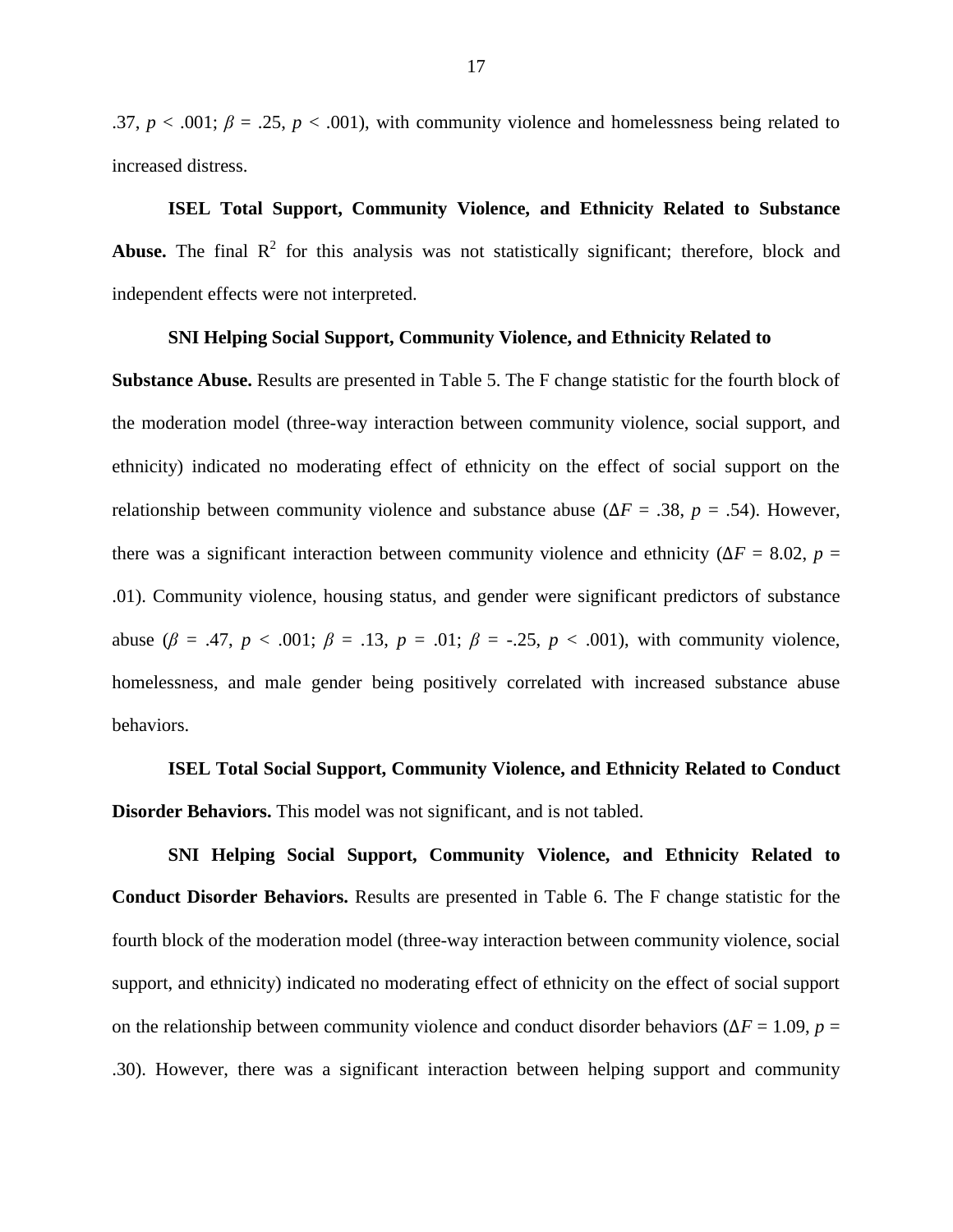violence ( $\Delta F = 6.17$ ,  $p = .01$ ). Community violence was a significant predictor of increased conduct disorder behaviors ( $\beta$  = .52, *p* < .001).

#### **Follow-Up Analyses**

Three significant two-way interactions were found: (1) ISEL total support and community violence, in relation to psychological distress, (2) ethnicity and community violence, in relation to substance abuse in the SNI helping support model, and (3) community violence and SNI support, in relation to conduct disorder behaviors. The three interactions were graphed to visually determine the nature of these interactive effects.

**Interaction between ISEL Support and Community Violence in Predicting Distress.** This relationship can be seen in Figure 1. With increased exposure to community violence, high levels of ISEL total support were related to decreased psychological distress, whereas high community violence combined with low reports of total social support were related to higher levels of distress. This indicated a positive effect of ISEL social support on the relationship between community violence and distress for both ethnic groups.

**Interaction between Ethnicity and Community Violence in Predicting Substance Abuse.** This relationship can be seen in Figure 2. Within an SNI helping support model, increased exposure to community violence was more related to increased substance abuse behaviors in the European American group than in the African-American ethnic group.

**Interaction between SNI Support and Community Violence in Predicting Conduct Disorder Behaviors.** This relationship can be seen in Figure 3. Increased exposure to community violence was more highly related to increased conduct disorder behaviors when high social helping support was reported. This indicated a negative effect of helping network member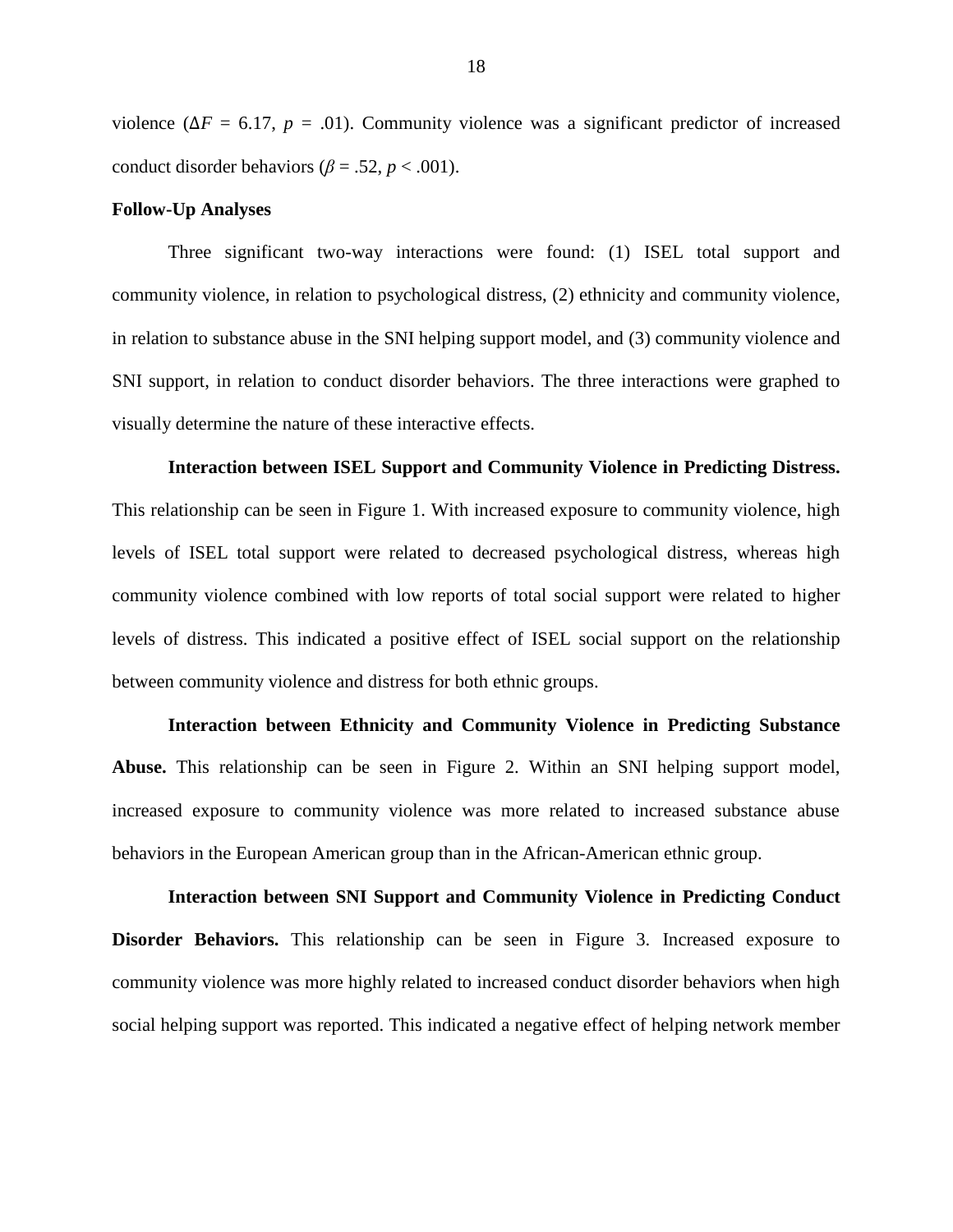contact on the relationship between exposure to community violence and conduct disorder behaviors.

#### **Discussion**

Results showed that ethnicity did not moderate the buffering effect of ISEL total social support on the relationship between exposure to community violence and psychological distress, but that the ISEL measure moderated the relationship between community violence and distress equally for both ethnic groups (see Figure 1). This suggested that for both African-Americans and European Americans, ISEL total support was related to lower emotional distress, especially under the high-stress condition of community violence exposure. This affirmed the concept that perceived social support, which includes appraisals of overall support, belonging, and selfesteem, exerts a positive force that protects emerging at-risk adults from the adverse effects of community violence exposure. These findings provide support for programs that emphasize social support as an intervention component, such as community and school-based programs that offer mentoring by older peers. These findings further suggest that such programs may be especially beneficial in communities where high levels of community violence are common.

In contrast with the ISEL total support measure, SNI helping support was not significantly related to decreased distress. This evidence may indicate that a broad sense of belonging, worth to others, and perceived available support through relationships is more effectively protective than specific access to network members who provide tangible help and advice support. This is not to say that enacted or helping support is entirely unprotective against violence exposure, as available help is measured in the total perceived support measure (ISEL) in conjunction with appraisals of belongingness and esteem; however, a key distinction may be that the ISEL measures a sense or perception of helping support being available, while the SNI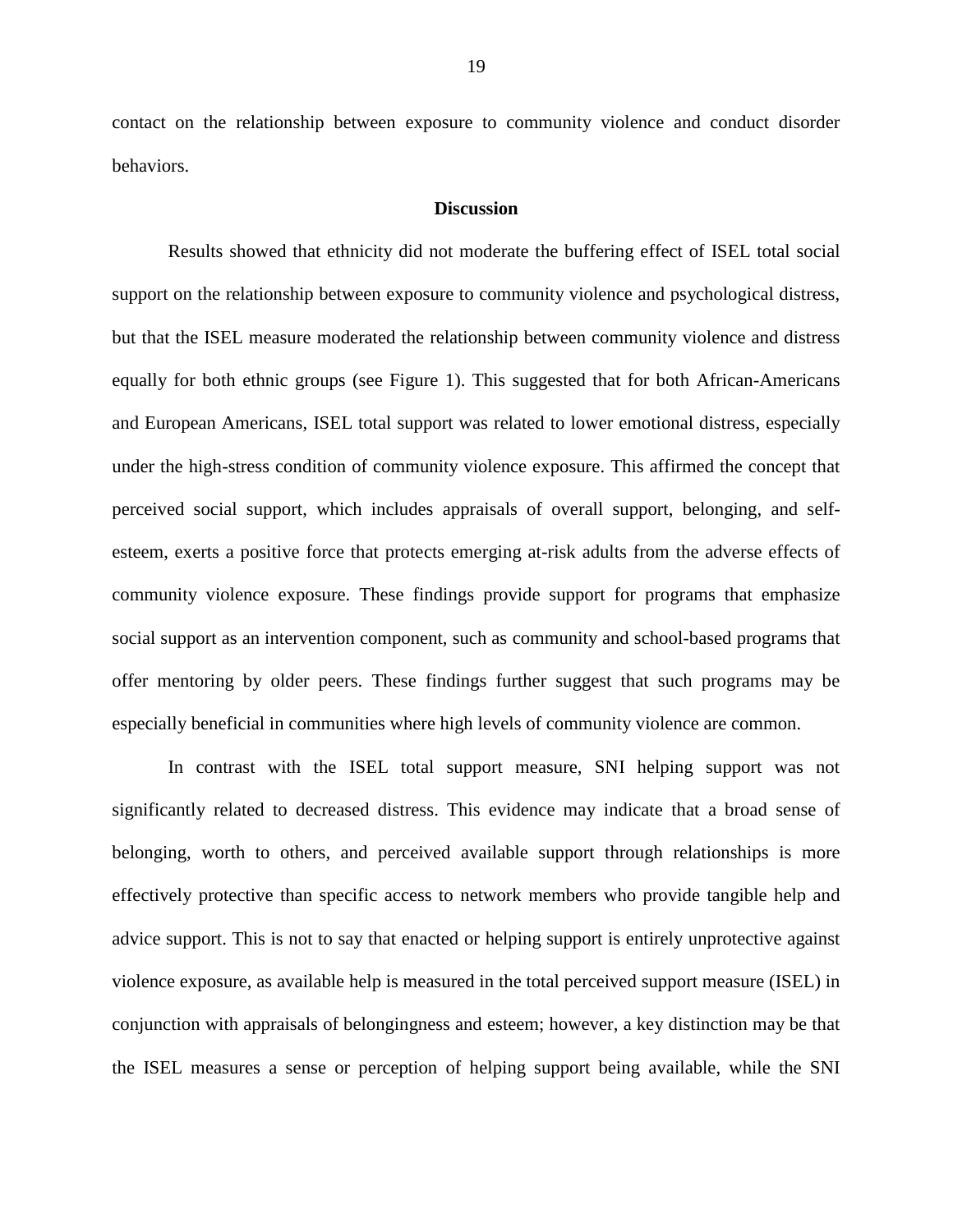measures actual quantity of helping network members, an arguably separate construct. In this way, number of helping members and contact therewith, as measured by the SNI, is structurally different than a general feeling of available help via network relationships, as measured by the ISEL. The association between increased number of and contact with network members, and experiences of stress, may be particularly important to assess in a high-risk sample.

The ISEL additionally assesses the degree of satisfaction with different elements of networks and interactions, while the SNI measure used places less emphasis on the quality of the reported networks. In a sample at higher risk of pathology and potentially higher interpersonally based distress, this accounting for favorability of relationships as opposed to mere involvement in relationships may play an important differentiating role in outcomes related to ISEL versus SNI support. The finding that different dimensions of social support exert different effects on distress reduction verifies the need for continued assessment of not only the protective role of support, but also the role of different facets of support.

Neither ISEL perceived nor SNI helping social support moderated the relationship between community violence and the outcomes of substance abuse and conduct disorder behaviors across ethnic groups. In addition, neither ISEL nor SNI support was related to lower rates of either externalizing behavior. This supported literature that suggests that social support is more highly related to reduced experience of internalizing symptoms, such as psychological distress, than externalizing behaviors. In many cases, externalizing behaviors such as expression of illegal behaviors are a means of surviving on the streets (Kipke et al., 1997); in this way, social support is not protective against development of deviant behaviors because support does not definitively increase access to shelter, food, and money, whereas support can definitively reduce experiences of depression and anxiety. It is also likely that, as previously hypothesized,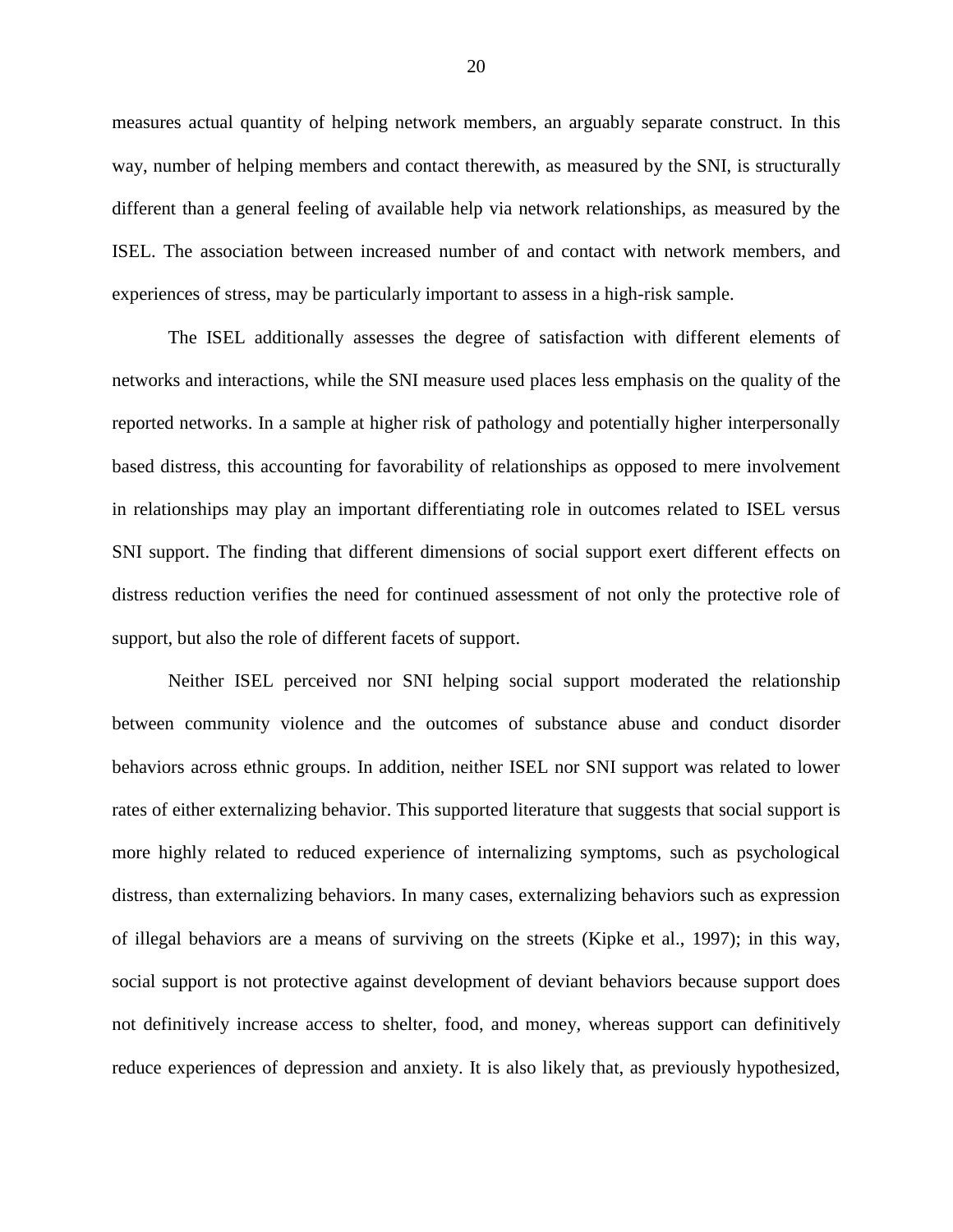people suffering from substance abuse have greater levels of stressful events associated with their drug use (Toro et al., 2008); these individuals are more likely to seek help from family and friends, thus increasing their level of reported social support, while failing to decrease substance use symptoms.

Results which showed a relationship between SNI helping support and increased externalizing outcomes provided further dimension to this conceptualization, suggesting that increased contact with network members is actually potentially harmful in the context of deviant behaviors, specifically when individuals are in high-stress environments, as measured by increased community violence experiences (see Figure 3). Additionally, because family and friend relationships are likely more strained as a result of externalizing pathologies such as antisocial or disruptive behavior, increased social interaction among family and friend network members may be related to increased stress. As previously described, peer influence in high-risk groups that report severely high levels of externalizing pathology is related to increased externalizing symptoms. In this case, in the future, it will be important to assess social support that challenges negative behaviors (i.e., networks that include pro-social peers) versus support that is congruent with negative behaviors (Appleyard, Yang, & Runyan, 2010).

Results also showed that, within an SNI helping support model, ethnicity moderated the relationship between exposure to community violence and substance abuse symptoms, such that European Americans were more likely to report increased substance abuse symptoms when also reporting more violence exposure (see Figure 2). Given previously discussed literature which shows significantly more violence exposure experiences among African-American populations (e.g., Fowler et al., 2009; Stein et al., 2003), it is possible that when quantitatively similar levels of violence exposure are reported, it is normatively different for European Americans, and elicits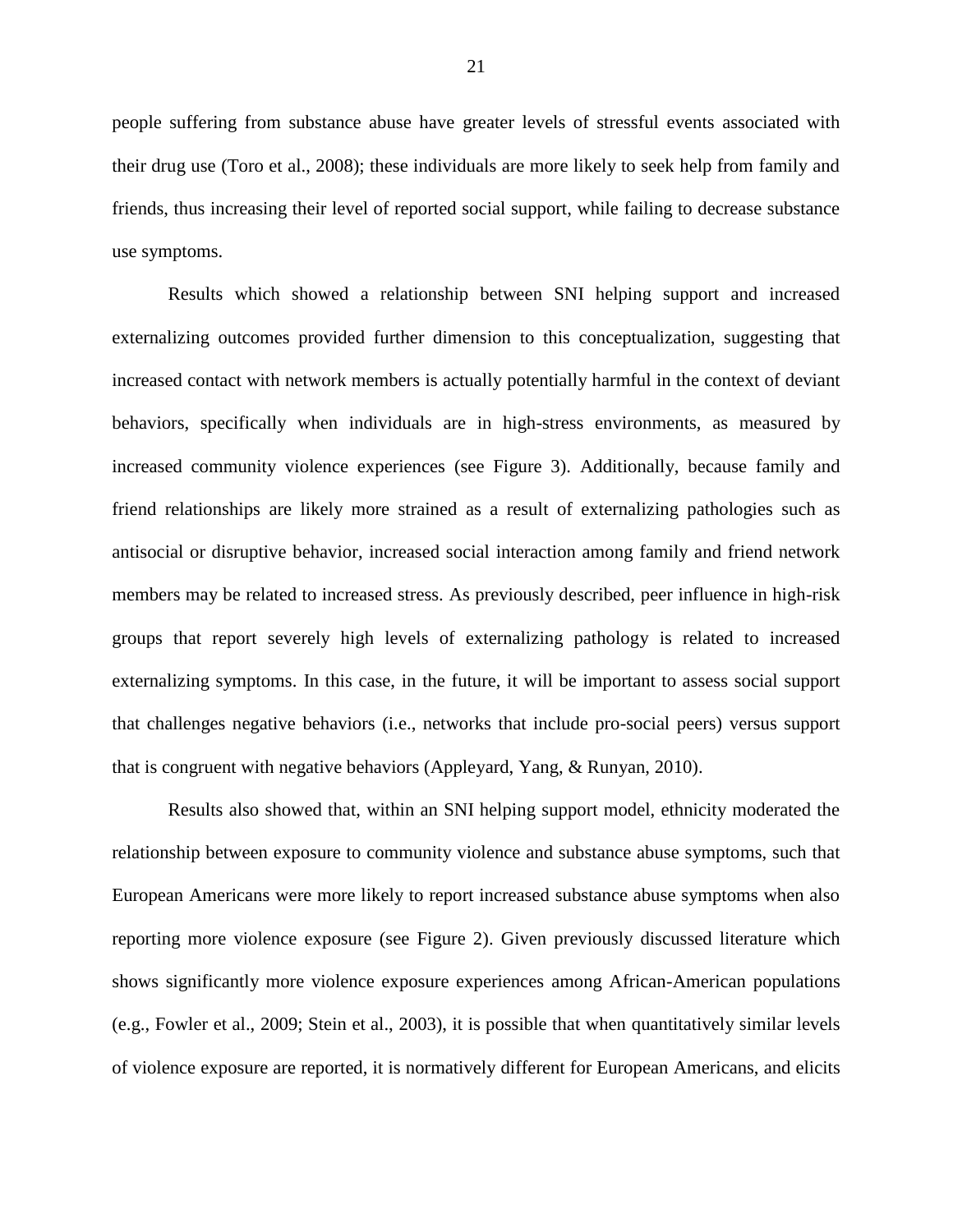a greater stress appraisal; in this way, increased substance use could be conceptualized as a stress reduction mechanism in response to this high-threat appraisal. This hypothesis is supported by the significant correlation between European American status and increased substance abuse symptoms in this sample  $(r = -.31, p < .001)$ .

One limitation of the current study was the use of cross-sectional data for analyses. Though the hypotheses tested whether social support is protective against community violence, results do not allow inference of a causal relationship between social support and reports of psychological distress, substance abuse, and conduct disorder behaviors, as all data was collected at the same point in time. For this reason, it is necessary to expand these questions with longitudinal data collected at separate time points, which would allow us to make conclusions that are theoretically and temporally congruent. Another limitation, as with all cross-sectional research that examines the effects of community violence, is the assumption that effects are unidirectional, with negative outcomes being predicted by violence exposure. The relationship between violence and negative outcomes could well be bidirectional in nature, with presence of psychological distress, substance abuse, and conduct disorder behaviors possibly increasing an individual's chances of experiencing community violence, or being placed in violent situations (Mrug & Windle, 2009).

Another limitation of the present study is its inability to compare effects across multiple racial/ethnic groups due to the small sample sizes in the ethnic groups of Latina/Latino/Hispanic, and multiethnic (these small groups were dropped from the present analysis), and the lack of participants who identified as Asian American or Pacific Islander. In the future, it will be important to look at all ethnic groups rather than singularly examining European American versus African-American individuals, as these two groups do not comprise a representative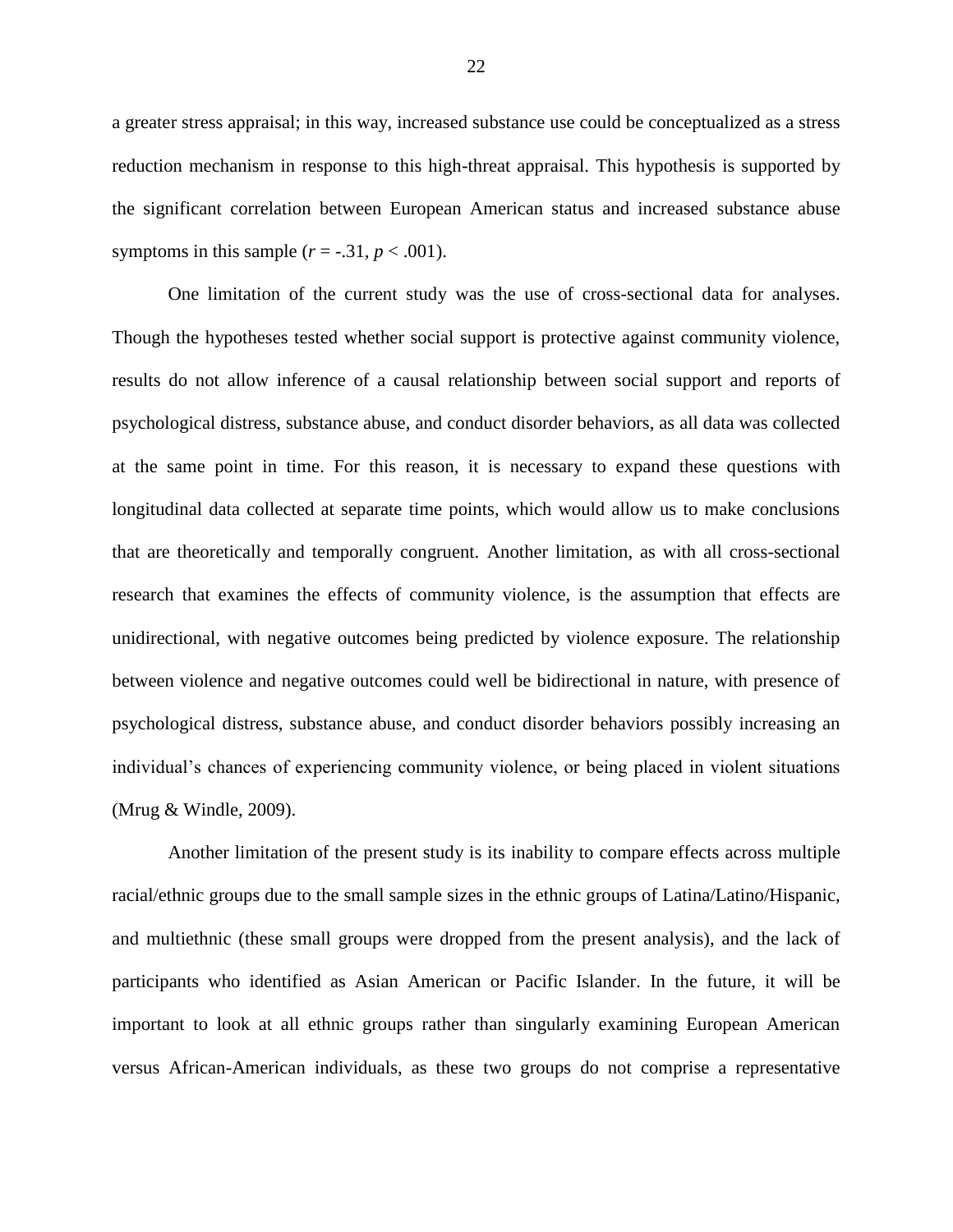United States sample. There are differences in social network compositions across a number of cultural groups; in particular, Latinos and Mexican Americans show the highest amounts of support (Almeida, Molnar, Kawachi, & Subramanian, 2009). There may be important differences in various cultural groups' responses to social support that may inform our understanding of these groups' mental health trajectories. This knowledge would also be clinically useful when therapeutically treating individuals of different ethnic/cultural backgrounds.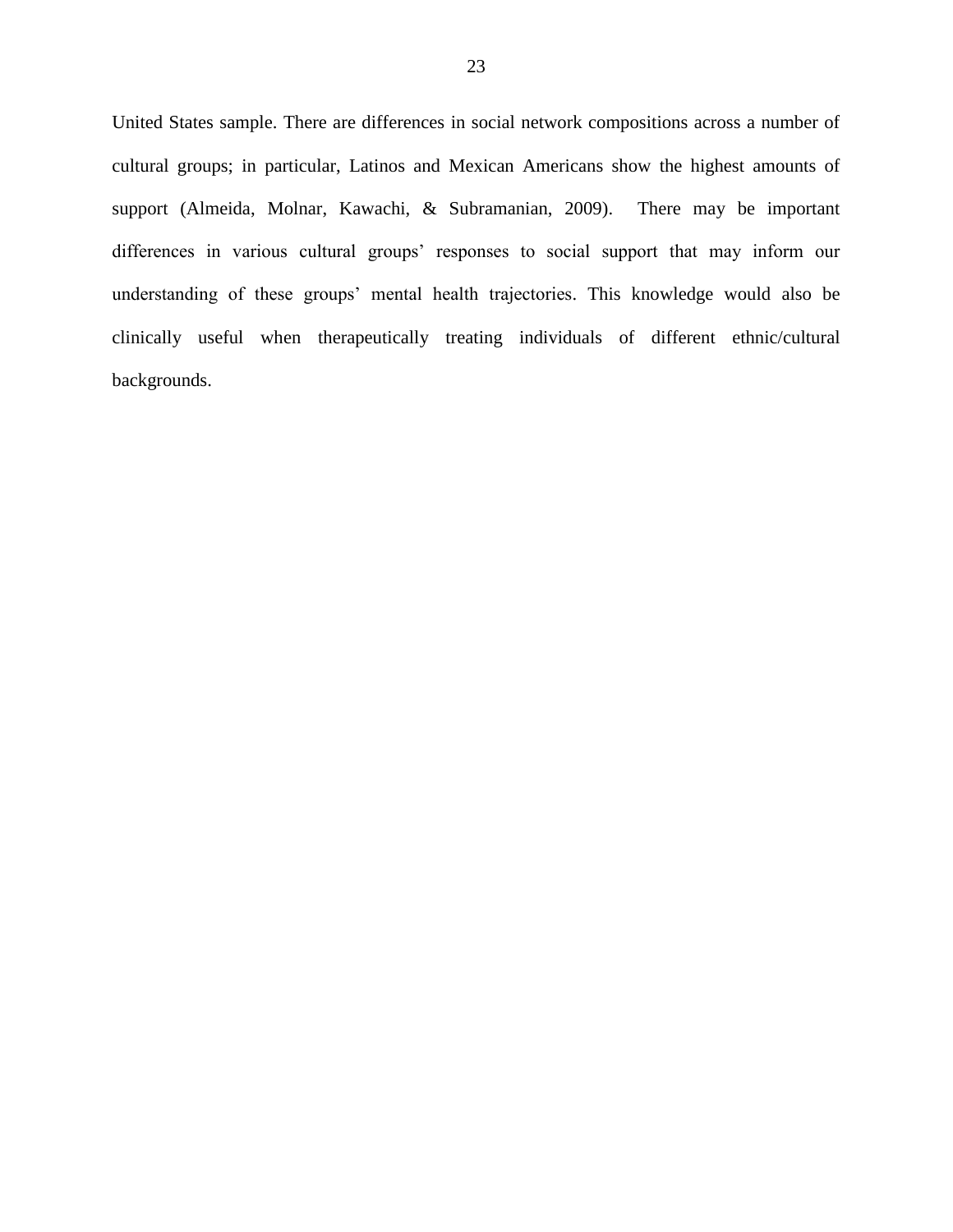*Descriptive Statistics*

| <b>Study Variables</b>        | Mean (SD)    | Percentage | Sample Size |
|-------------------------------|--------------|------------|-------------|
| Demographic Variables         |              |            |             |
| Age                           | 19.99 (1.34) |            | 313         |
| Gender                        |              |            | 313         |
| Male                          |              | 33         |             |
| Female                        |              | 67         |             |
| Ethnicity                     |              |            | 313         |
| European American             |              | 48         | 163         |
| African-American              |              | 44         | 150         |
| <b>Predictor Variables</b>    |              |            |             |
| <b>Community Violence</b>     | 2.35(.77)    |            | 313         |
| <b>ISEL Support</b>           | 13.34(1.51)  |            | 312         |
| <b>SNI</b> Support            | 5.23(3.13)   |            | 313         |
| <b>Outcome Variables</b>      |              |            |             |
| <b>Psychological Distress</b> | 1.53(.53)    |            | 311         |
| <b>Substance Abuse</b>        | 6.84(8.83)   |            | 306         |
| <b>Conduct Disorder Behs</b>  | 2.46(2.45)   |            | 313         |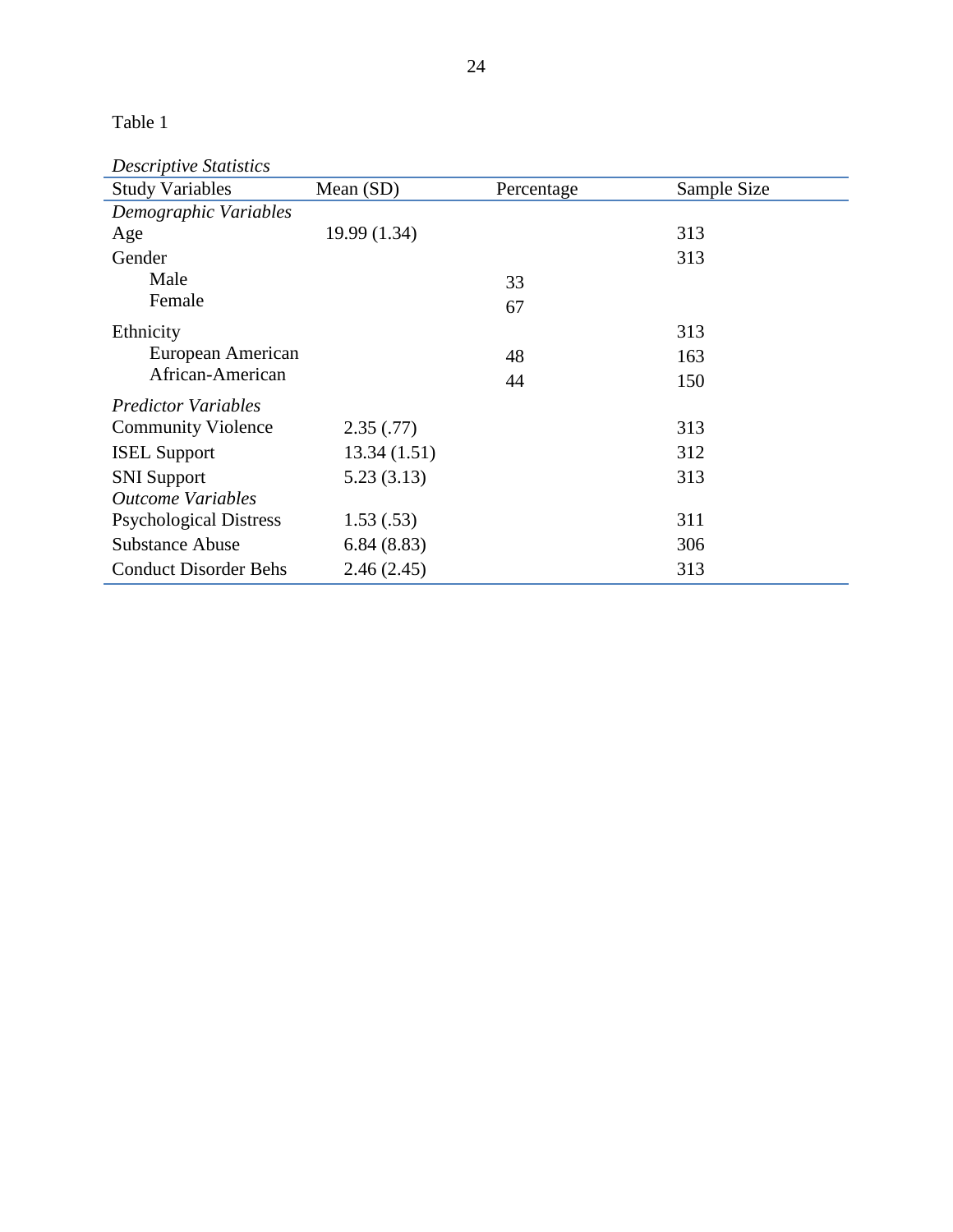|                    | 1 | $\overline{2}$ | 3            | $\overline{4}$ | 5            | 6            | 7            | 8         | 9         |
|--------------------|---|----------------|--------------|----------------|--------------|--------------|--------------|-----------|-----------|
| 1 Gender           | 1 | .07            | $-.21***$    | $-.01$         | .09          | $-.00$       | $-.26***$    | $-.22***$ | .05       |
| 2 Housing Status   |   | $\mathbf{1}$   | $.25***$     | $-.22***$      | $-.12*$      | $.25***$     | $.13*$       | .08       | $-.05$    |
| 3 CV               |   |                | $\mathbf{1}$ | $-.12*$        | $-.04$       | $.39***$     | .46***       | $.50***$  | .05       |
| 4 ISEL Support     |   |                |              | $\mathbf{1}$   | $.17**$      | $-.31***$    | .00          | $-.03$    | $-.08$    |
| 5 SNI Help Support |   |                |              |                | $\mathbf{1}$ | .07          | .05          | .07       | .01       |
| 6 Distress         |   |                |              |                |              | $\mathbf{1}$ | .43***       | .46***    | .02       |
| 7 Substance Abuse  |   |                |              |                |              |              | $\mathbf{1}$ | $.64***$  | $-.31***$ |
| 8 CD Behs          |   |                |              |                |              |              |              | 1         | $-.06$    |
| 9 Ethnicity        |   |                |              |                |              |              |              |           | 1         |

*Significant Bivariate Correlations Among Predictor and Outcome Variables*

*Note:* \**p*<.05, \*\* *p*<.01, \*\*\* *p*<.001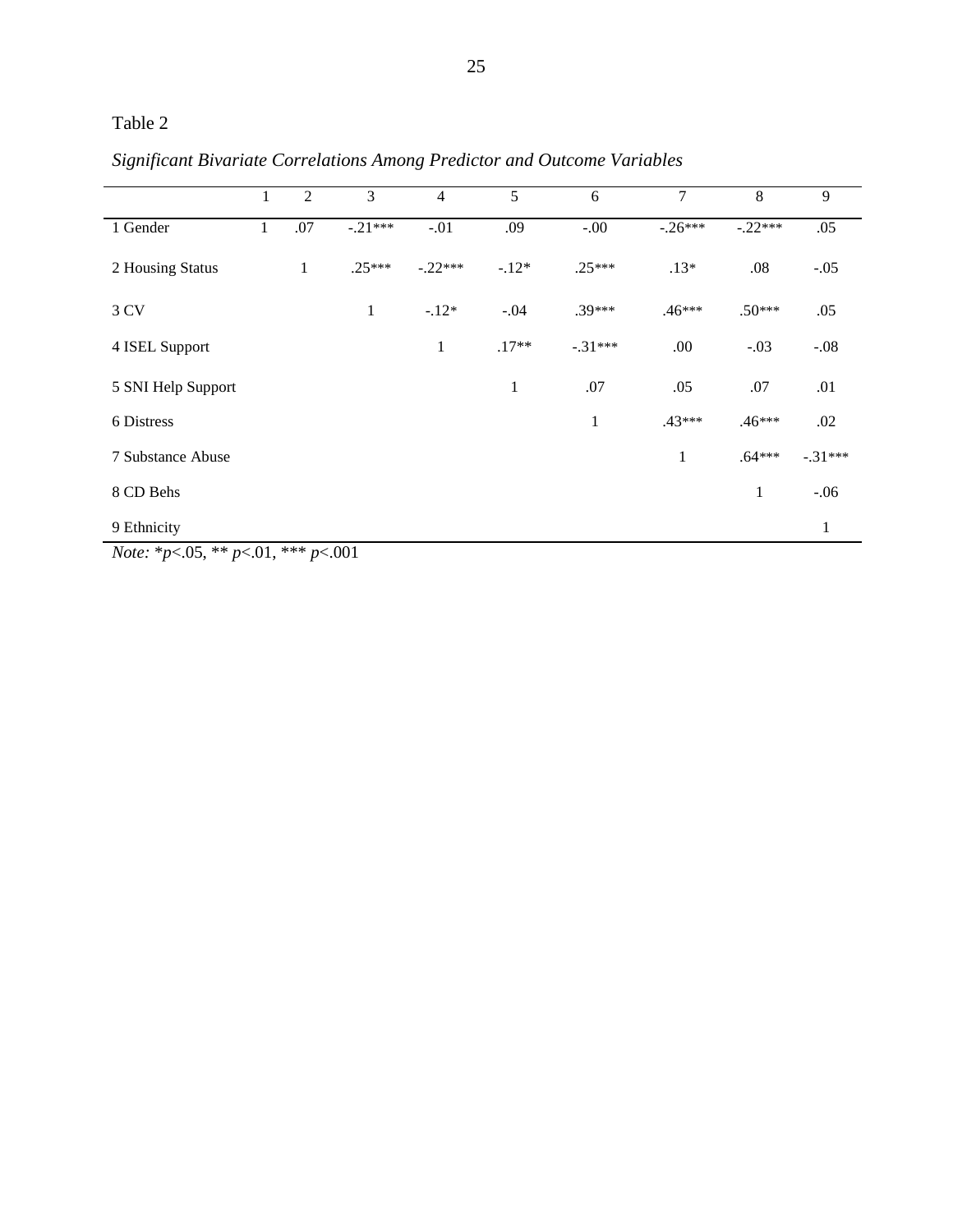*ISEL Total Support Hierarchical Regression Analysis for Psychological Distress*

| Predictors                 | β                | SE <sub>B</sub> | $\mathbf{t}$ |
|----------------------------|------------------|-----------------|--------------|
| Demographic Variables      |                  |                 |              |
| Age                        | .04              | .02             | .69          |
| Gender (0=male, 1=female)  | $-.02$           | .06             | $-.45$       |
| <b>Housing Status</b>      | .25              | .05             | 4.63         |
| Ethnicity                  | .06              | .05             | 1.20         |
| <b>Main Effects</b>        |                  |                 |              |
| <b>SNI Helping Support</b> | $-.30$           | .02             | $-6.05**$    |
| <b>Community Violence</b>  | .31              | .04             | $5.90**$     |
| Interactions               |                  |                 |              |
| SNI x CV                   | $-1.22$          | .02             | $-2.71**$    |
| <b>SNI</b> x Ethnicity     | $-.64$           | .03             | $-1.48$      |
| CV x Ethnicity             | .10 <sup>°</sup> | .07             | .60          |
| SNI x CV x Ethnicity       | $-.50$           | .04             | $-.33$       |
| Final $R^2 \& F$ for $R^2$ | .26              |                 | $11.57**$    |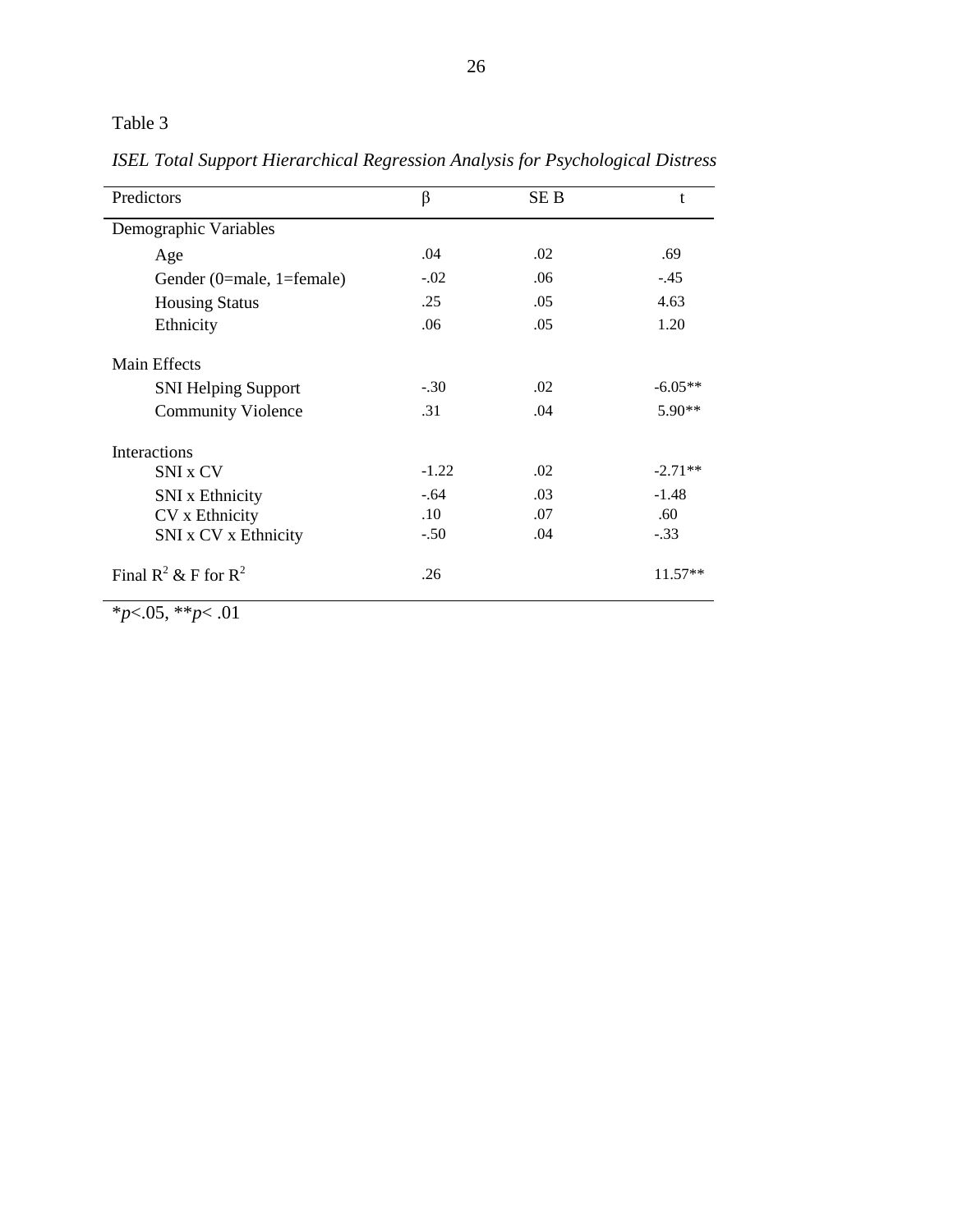*SNI Helping Support Hierarchical Regression Analysis for Psychological Distress*

| Predictors                 | β      | SE B | t        |
|----------------------------|--------|------|----------|
| Demographic Variables      |        |      |          |
| Age                        | .05    | .02  | .89      |
| Gender (0=male, 1=female)  | $-.02$ | .06  | $-.33$   |
| <b>Housing Status</b>      | .25    | .06  | $4.60**$ |
| Ethnicity                  | .03    | .06  | .53      |
| <b>Main Effects</b>        |        |      |          |
| <b>SNI Helping Support</b> | .10    | .01  | 1.92     |
| <b>Community Violence</b>  | .37    | .04  | $6.64**$ |
| Interactions               |        |      |          |
| SNI x CV                   | .47    | .01  | 2.65     |
| <b>SNI</b> x Ethnicity     | $-.01$ | .02  | $-.10$   |
| CV x Ethnicity             | $-.12$ | .07  | $-.72$   |
| SNI x CV x Ethnicity       | $-.67$ | .02  | $-1.86$  |
| Final $R^2 \& F$ for $R^2$ | .21    |      | $8.63**$ |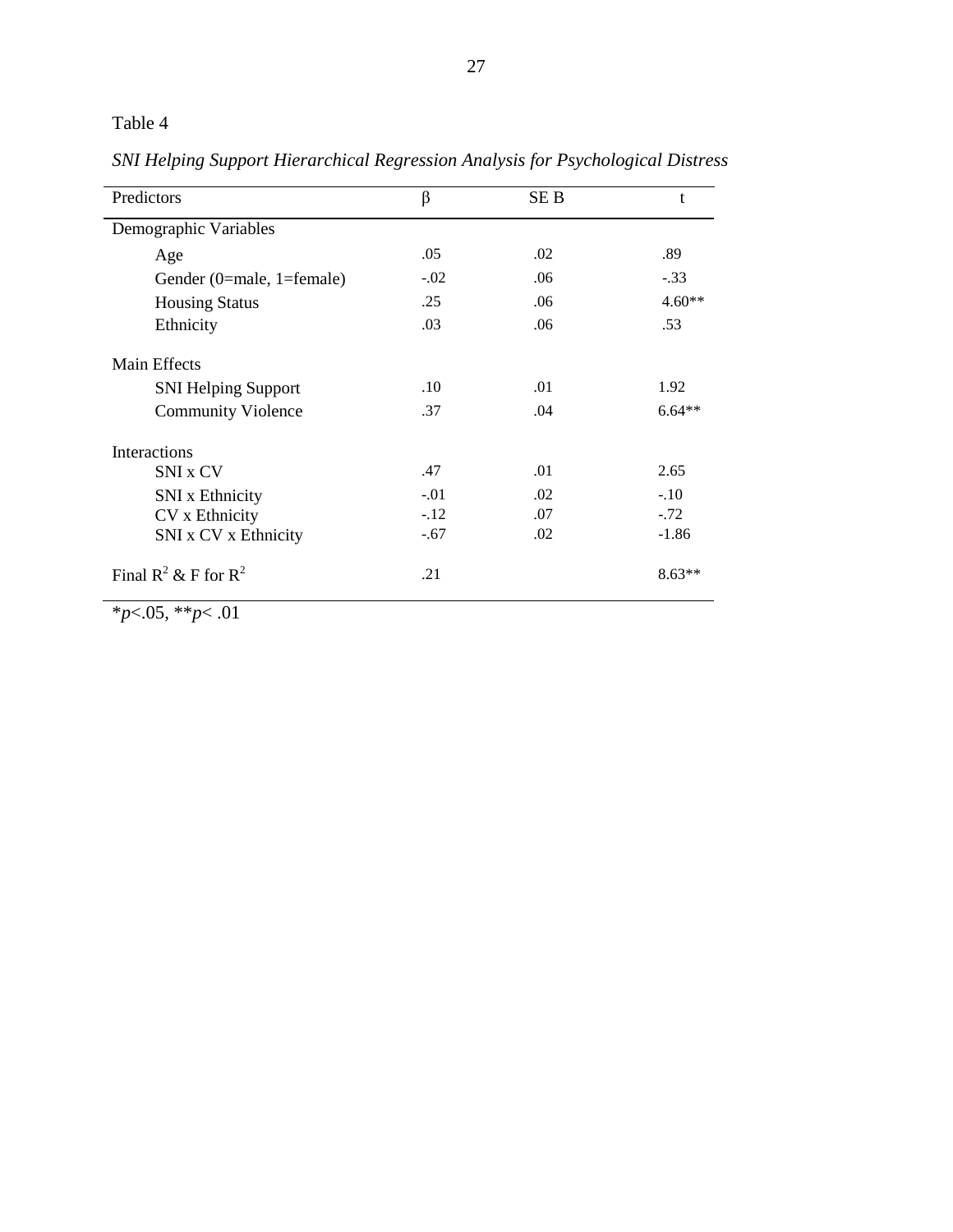*SNI Helping Support Hierarchical Regression Analysis for Substance Abuse*

| Predictors                 | β      | SE B | t         |
|----------------------------|--------|------|-----------|
| Demographic Variables      |        |      |           |
| Age                        | $-.06$ | .33  | $-1.21$   |
| Gender (0=male, 1=female)  | $-.25$ | .94  | $-4.89**$ |
| <b>Housing Status</b>      | .13    | .90  | $2.61*$   |
| Ethnicity                  | $-.31$ | .92  | $-5.93**$ |
| <b>Main Effects</b>        |        |      |           |
| <b>SNI Helping Support</b> | .07    | .13  | 1.45      |
| <b>Community Violence</b>  | .47    | .56  | 9.54**    |
| <b>Interactions</b>        |        |      |           |
| SNI x CV                   | .29    | .17  | 1.76      |
| <b>SNI</b> x Ethnicity     | $-.11$ | .25  | $-1.08$   |
| CV x Ethnicity             | $-.43$ | 1.02 | $-2.83*$  |
| SNI x CV x Ethnicity       | $-.21$ | .35  | $-.62$    |
| Final $R^2 \& F$ for $R^2$ | .38    |      | $20.16**$ |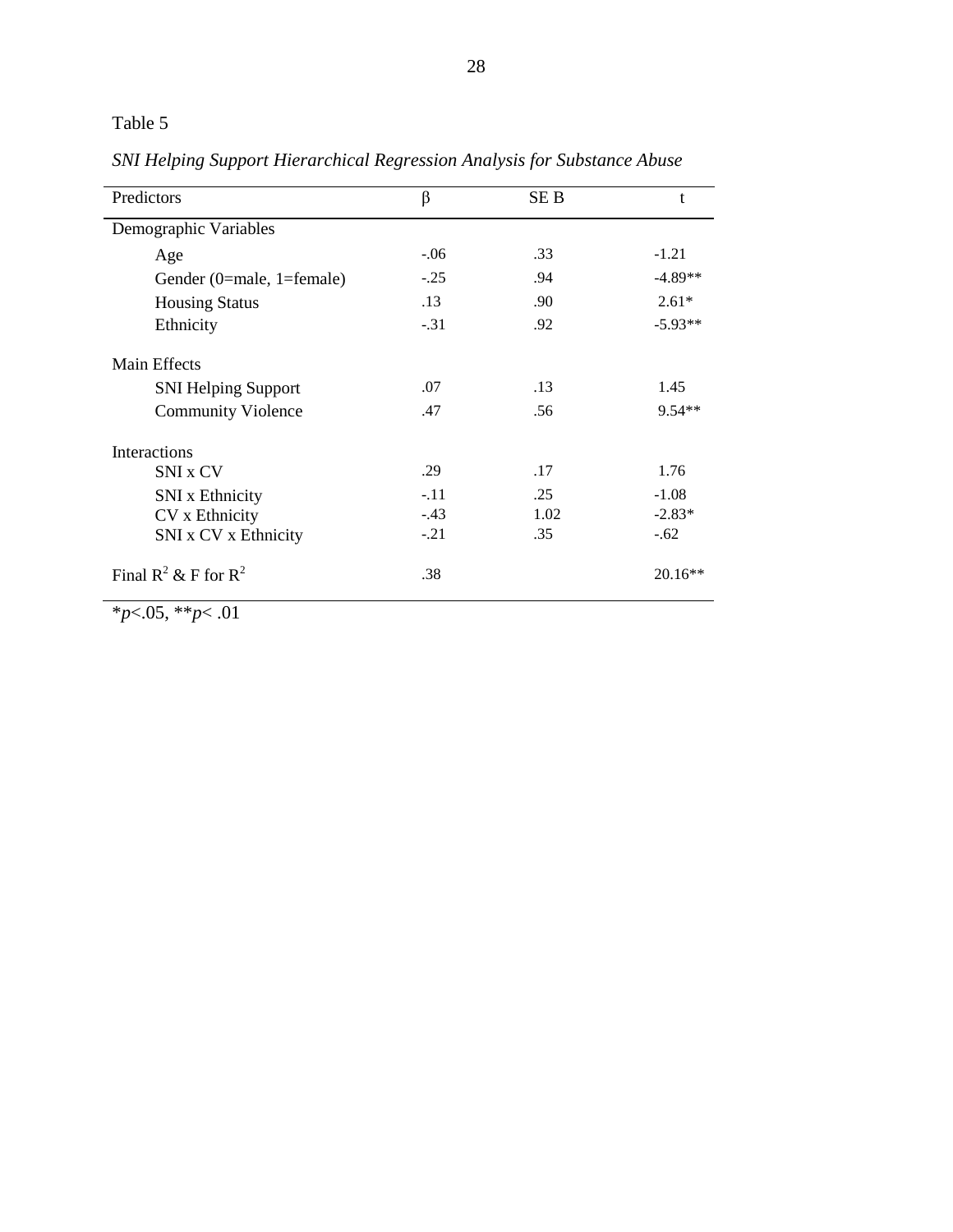*SNI Helping Support Hierarchical Regression Analysis for Conduct Disorder Behaviors*

| Predictors                 | β      | SE B | t         |
|----------------------------|--------|------|-----------|
| Demographic Variables      |        |      |           |
| Age                        | $-.09$ | .10  | $-1.72$   |
| Gender (0=male, 1=female)  | $-.22$ | .27  | $-4.19**$ |
| <b>Housing Status</b>      | .10    | .26  | 1.84      |
| Ethnicity                  | $-.04$ | .26  | $-.74$    |
| <b>Main Effects</b>        |        |      |           |
| <b>SNI Helping Support</b> | .08    | .04  | 1.75      |
| <b>Community Violence</b>  | .52    | .16  | $10.26**$ |
| Interactions               |        |      |           |
| SNI x CV                   | .41    | .05  | $2.49**$  |
| <b>SNI</b> x Ethnicity     | $-.03$ | .07  | $-.29$    |
| CV x Ethnicity             | .47    | .05  | 1.60      |
| SNI x CV x Ethnicity       | $-.19$ | .05  | $-1.05$   |
| Final $R^2 \& F$ for $R^2$ | .31    |      | $16.73**$ |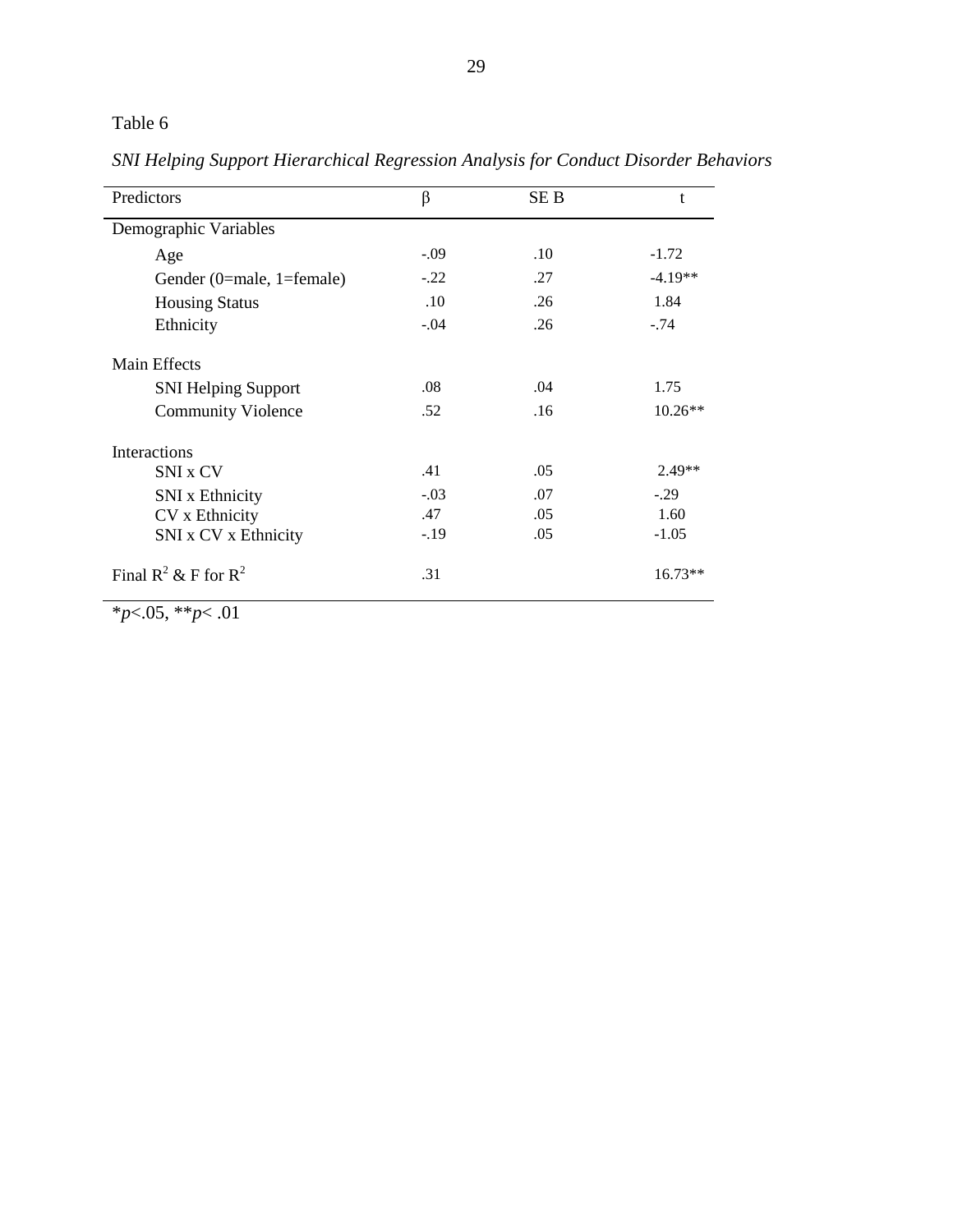

**Figure 1. Interaction between Community Violence and ISEL Support in Psychological Distress.**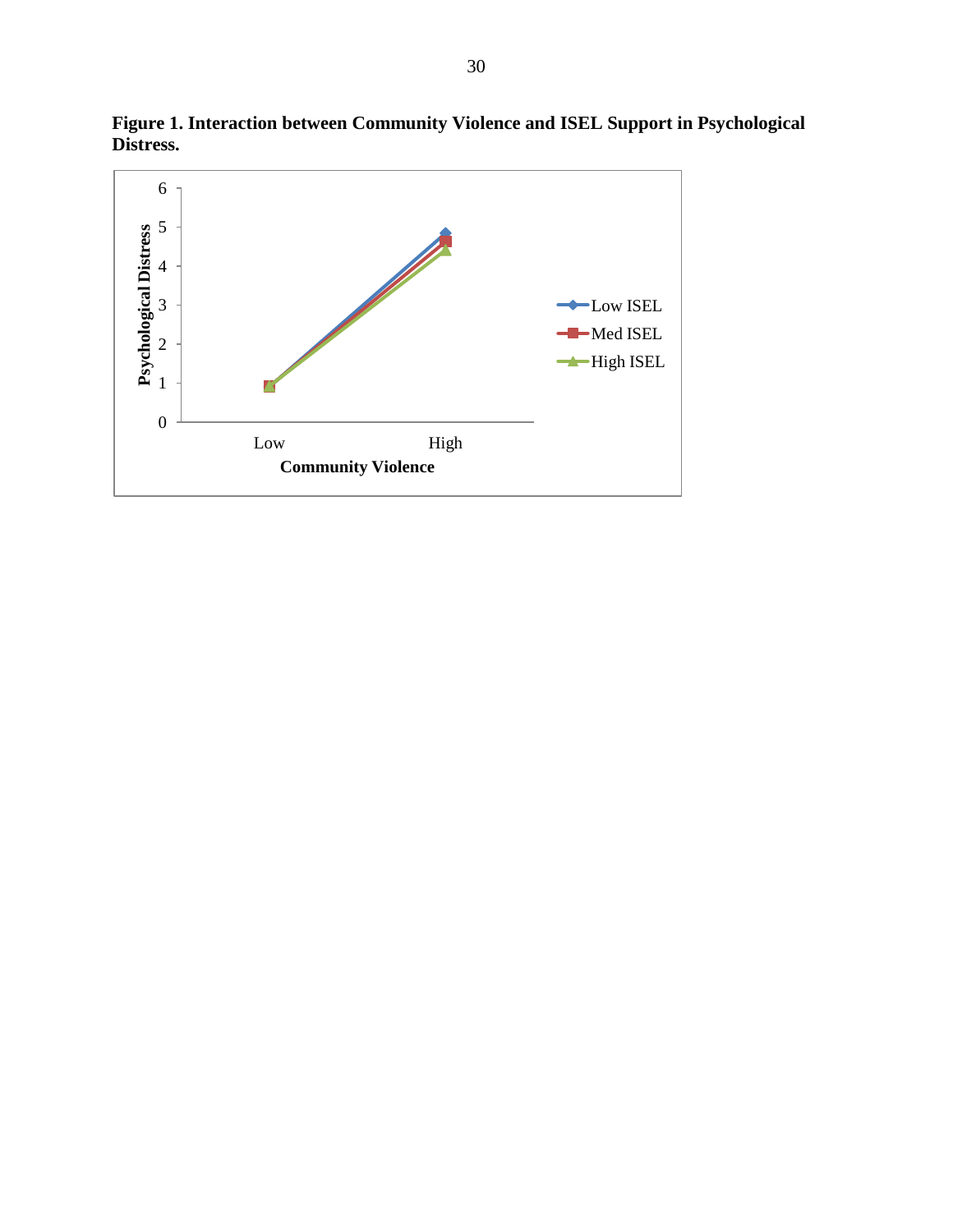

**Figure 2. Interaction between Ethnicity and Community Violence in Substance Abuse.**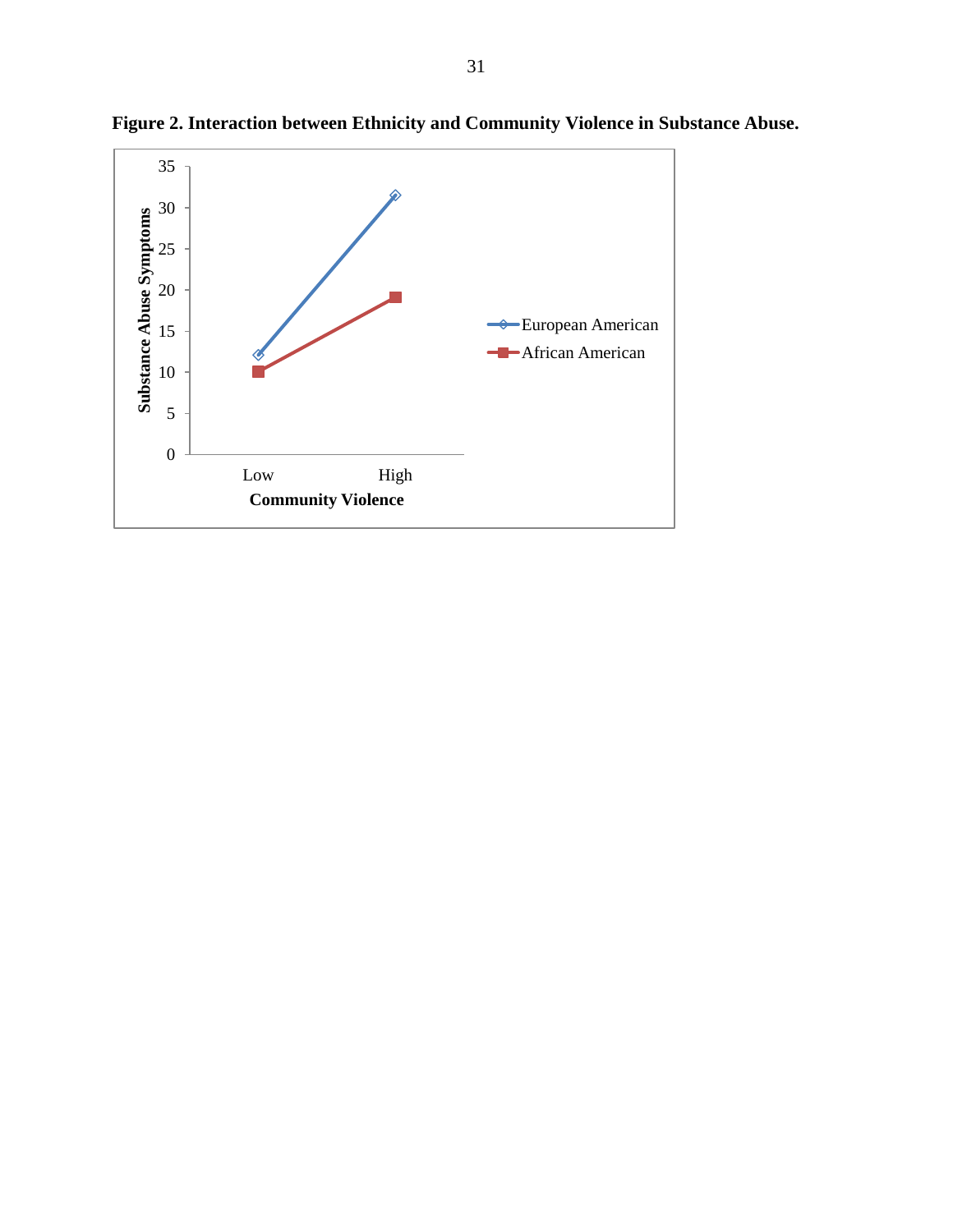

**Figure 3. Interaction between SNI Helping Support and Community Violence in Conduct Disorder Behaviors.**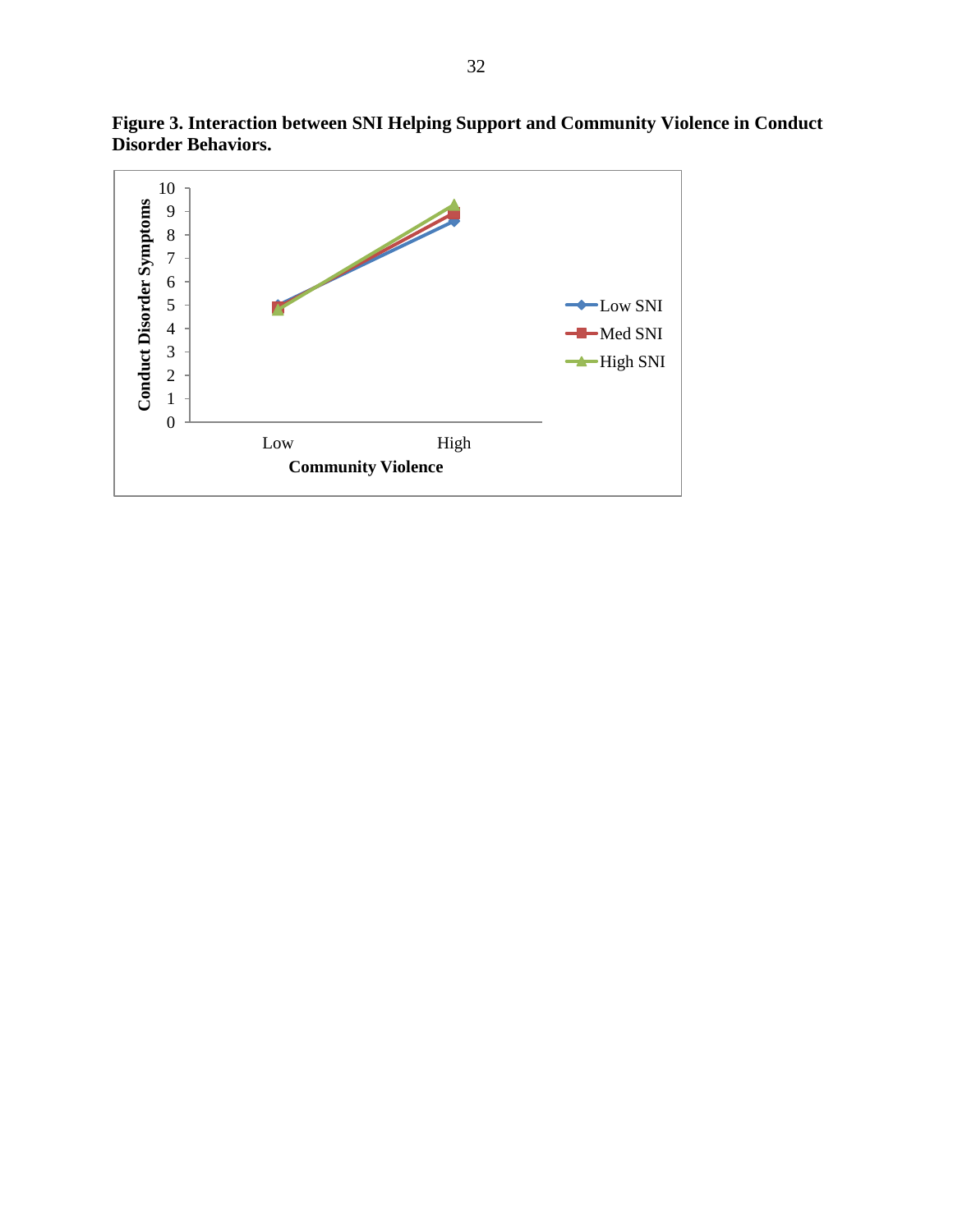#### **REFERENCES**

- Barrera, M. (1986). Distinctions between social support concepts, measures, and models. *American Journal of Community Psychology, 14,* 413–445.
- Bates, D., & Toro, P. A. (1999). Developing measures to assess social support among homeless and poor people. In P. A. Toro (Ed.), Special Issue on Homelessness, *Journal of Community Psychology, 27,* 137-156.
- Buckner, J. C., Beardslee, W. R., & Bassuk, E. L. (2004). Exposure to violence and low-income children's mental health: Direct, moderated, and mediated relations. *American Journal of Orthopsychiatry, 74*, 413–423.
- Cauce, A. M., Morgan, C. J., Wagner, V., Moore, E., Sy, J., Wurzbacher, K., Weeden, K., Tomlin, S., & Blanchard, T. (1994). Effectiveness of intensive case management for homeless adolescents: Results of a 3-month follow-up. *Journal of Emotional and Behavioral Disorders, 2,* 219-227.
- Clark, C., Ryan, L., Kawachi, I., Canner, M., Berkman, L., & Wright, R. (2007). Witnessing community violence in residential neighborhoods: a mental health hazard for urban women. *Journal of Urban Health: Bulletin of the New York Academy of Medicine, 85*(1), 22-38.
- Cohen, S., Hoberman, H. (1983). Positive events and social supports as buffers of life change stress. *Journal of Applied Social Psychology, 13*(99-125).
- Cohen, S., & Wills, T. (1985). Stress, social support, and the buffering hypothesis. *Psychological Bulletin, 98*(2), 310-357.
- Derogatis, L. R. (1977). *SCL-90-R (revised version) Manual I.* Baltimore, MD: Johns Hopkins University School of Medicine.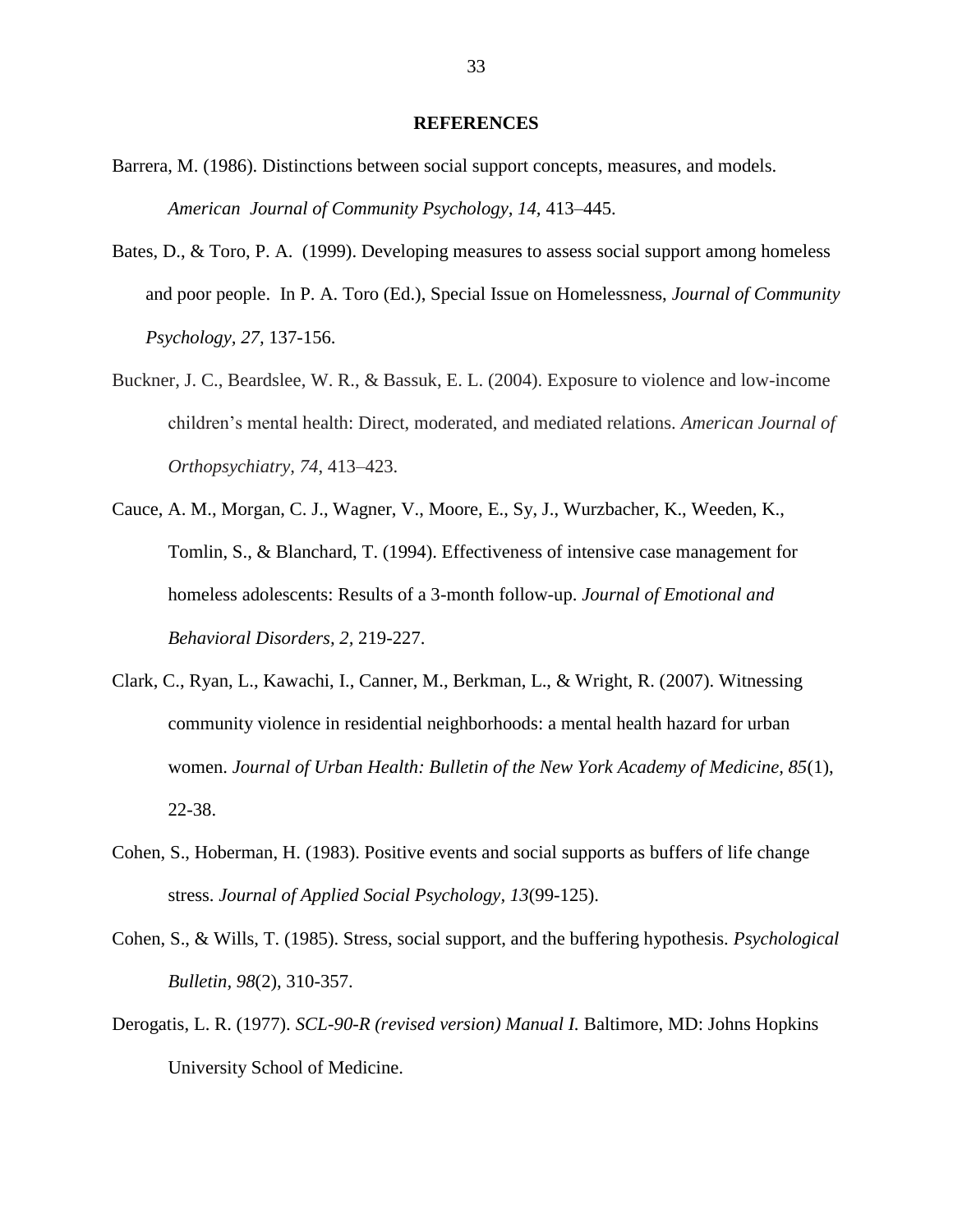- Derogatis, L. R., & Melisaratos, N. (1983). The Brief Symptom Inventory: An introductory report. *Psychological Medicine, 13,* 595-605.
- Fischer, P., Wicks, J., Shaffer, D., Piacentini, J., & Lapkin, J. (1992). Diagnostic Interview Schedule for Children Users' Manual. New York: Division of Child and Adolescent Psychiatry, New York Psychiatric Institute.
- Fischer, P., Shapiro, S., Breakey, W., Anthony, J., Kramer, M. (1986). Metal health and social characteristics of the homeless: a survey of mission users. *American Journal of Public Health, 76*(5), 519-524.
- Fowler, P., Tompsett, C., Braciszewski, J., Jacques-Tiura, A., Baltes, B. (2009). Community violence: a meta-analysis on the effect of exposure and health outcomes of children and adolescents. *Development and Psychopathology, 21*, 227-259.
- Gladstein, J., Rusonis, E. S. & Heald, F. P. (1992). A comparison of inner-city and upper middleclass youths' exposure to violence. *Journal of Adolescent Health, 13*, 275–280.
- Gorman-Smith, D., Henry, D. B., & Tolan, P. H. (2004). Exposure to community violence and violence perpetration: the protective effects of family functioning. *Journal of Clinical Child and Adolescent Psychology, 33*, 439–449.
- Halcon, L. L., & Lifson, A. R. (2004). Prevalence and predictors of sexual risks among homeless youth. *Journal of Youth and Adolescence*, *33*(1), 71–80.
- Johnson, K., Whitbeck, L., & Hoyt, D. (2005). Substance abuse disorders among homeless and runaway adolescents. *Journa of Drug Issues, 35*(4), 799-816.
- Kipke, M., Simon, T., Montgomery, S. , Unger, J., Iverson, E. (1997). Homeless youth and their exposure to and involvement in violence while living on the streets. *Journal of Adolescent Health, 20*, 360–367.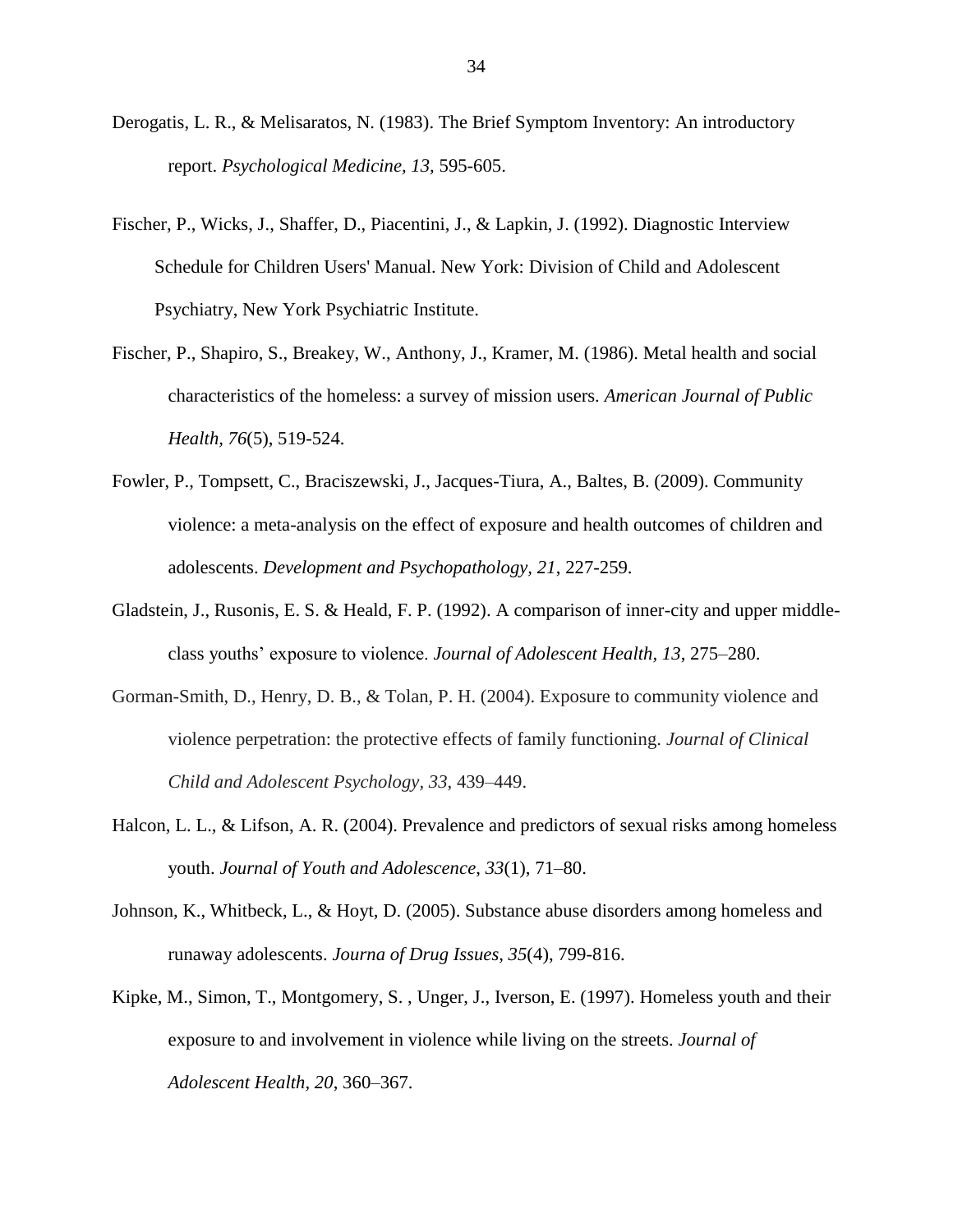- La Gory, M., Fitzpatrick, K., & Ritchey, F. (2001). Life chances and choices: Assessing quality of life among the homeless. *The Sociological Quarterly, 42*, 633–651.
- Perala, J., Suvisaari, J., Saarni, S., Kuoppasalmi, K., Isometsa, E., Pirkola, S., Partonen, T., Tuulio-Henriksson, A., Hintikka, J., Kieseppa, T., Harkanen, T., Koskinen, S., Lonngvist, J. (2007). Lifetime Prevalence of Psychotic and Bipolar I Disorders in a General Population. *Archives of General Psychiatry, 64*(1): 19-28. Doi: 10.1001/archpsyc.64.1.19.
- Martinez, P., & Richters, J.E. (1993). The NIMH community violence project: Vol 2.Children's distress symptoms associated with violence exposure. *Psychiatry, 56,* 23–35.
- Maulik, P.K.,Eaton, W.W., Bradshaw, C.P. (2010). The effect of social networks and social support on common mental disorders following specific life events. *Acta Psychiatrica Scandivanica, 122*, 118-128.
- McCaskill, P. A., Toro, P. A., & Wolfe, S. M. (1998). Homeless and matched housed adolescents: A comparative study of psychopathology. *Journal of Clinical Child Psychology, 27,* 306-319.
- McFarlane, A., Bellissimo, A., & Norman, G. (1995). The role of family and peers in social selfefficacy: Links to depression in adolescence. *American Journal of Orthopsychiatry*  65:402–410.
- Minnery, J. (2007). Approaches to homelessness policy in Europe, the United States, and Australia. *Journal of Social Issues, 63*, 641-655.
- Mrug, S., Windle, M. (2009). Bidirectional influences of violence exposure and adjustment in early adolescence: externalizing behaviors and school connectedness. *Journal of Abnormal Child Psychology, 37*, 611-623.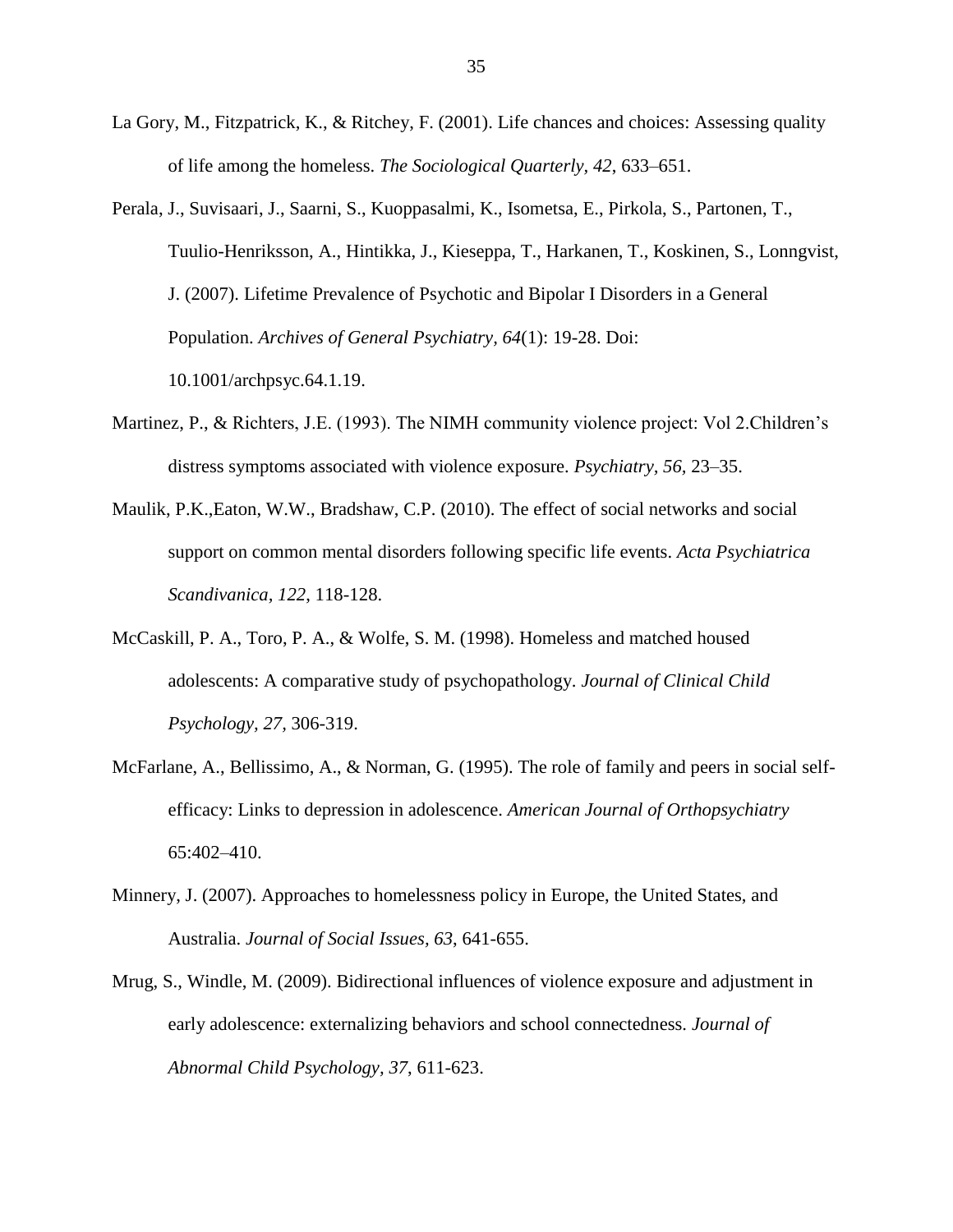- Muller, R., Goebel-Fabbri, A., Diamond, T., & Dinklage, D. (2000). Social support and the relationship between family and community violence exposure and psychopathology among high risk adolescents. *Journal of Child Abuse and Neglect, 24*(4), 449-464.
- Nordentoft, M. (2010). Crucial elements in suicide prevention strategies. *Progress in Neuro-Psychopharmacology & Biological Psychiatry*, *35*, 848-853.
- Obradovic, Long, Cutuli, Chan, Hinz, Heistad, Masten (2009). Academic achievement of homeless and highly mobile children in an urban school district: longitudinal evidence on risk, growth, and resilience. *Development and Psychopathology, 21*, 493-518.
- Overstreet, S., & Braun, S. (2000). Exposure to community violence and post-traumatic stress symptoms: mediating factors. *American Journal of Orthopsychiatry, 70*(2), 263-271.
- Paxton, K., Robinson, W., Shah, S., & Schoeny, M. (2004). Psychological distress for African-American adolescent males: exposure to community violence and social support as factors. *Child Psychiatry and Human Development, 34(4),* 281-296.
- Rappaport, J., Seidman, E., Toro, P.A., McFadden, L.S., Reischl, T.M., Roberts, L.J., Salem, D.A., Stein, C.H. & Zimmerman, M.A. (1985). Finishing the unfinished business: collaborative research with a mutual help organization. *Social Policy, 15*, 12-24.
- Rice, E., Stein, J., & Milburn, N. (2008). Countervailing social network influences on problem behaviors among homeless youth. Journal of Adolescence, 31(5), 625–639.
- Richters, J. E., & Martinez, P. (1993). The NIMH community violence project: I. Children as victims of and witnesses to violence. *Psychiatry*, *56*, 7–21.
- Thoits, P. (2011). Problems linking social ties and support to physical and mental health. *Journal of Health and Social Behavior, 52*, 145-163.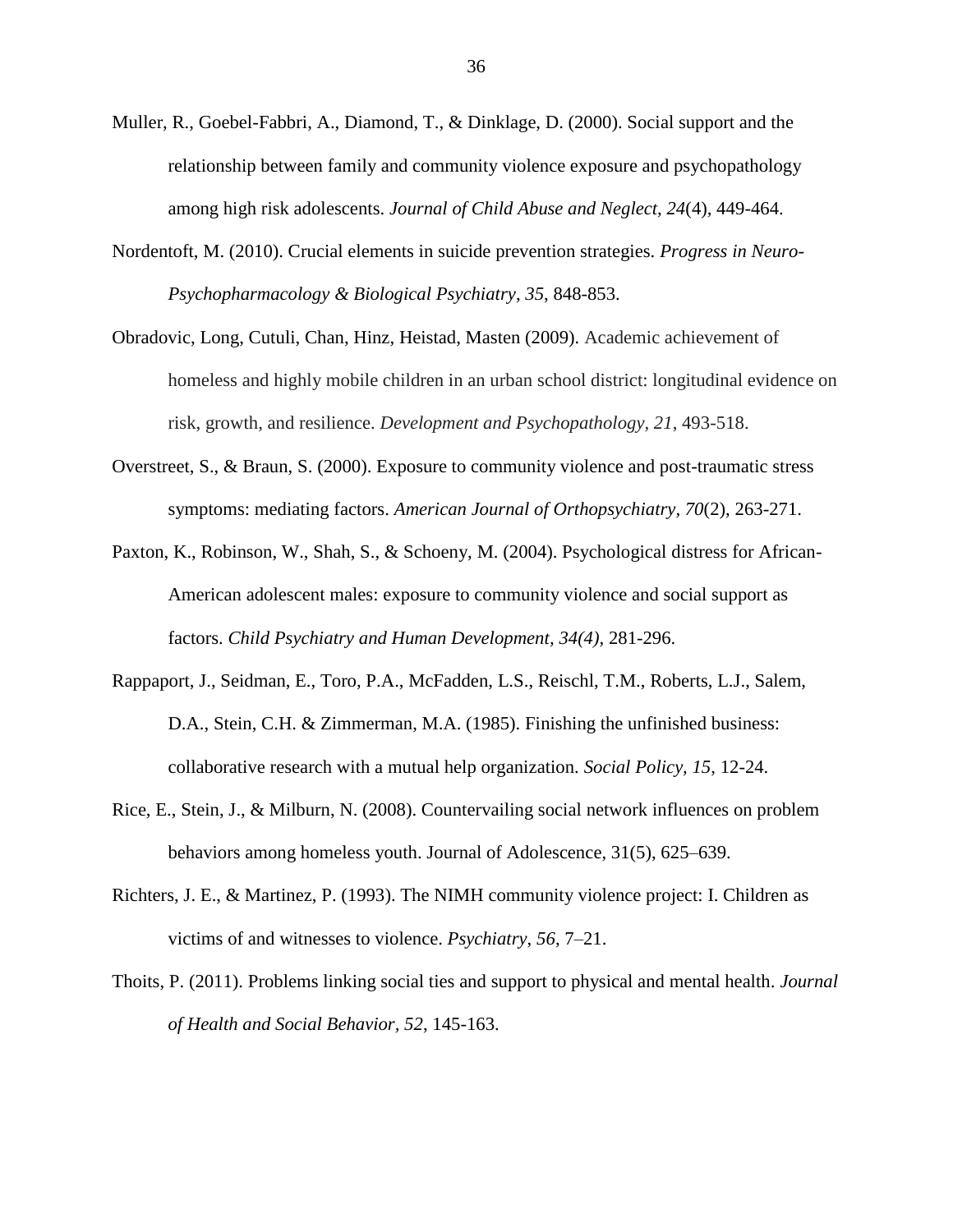- Toro, P.A., Dworsky, A., & Fowler, P.J. (2007). Homeless youth in the United States: Recent research findings and intervention approaches. In D. Dennis, G. Locke, & J. Khadduri (Eds.), *Toward understanding homelessness: The 2007 National Symposium on Homelessness Research*, ch. 6, pp. 1-33. Washington DC: U.S. Department of Housing and Urban Development and U.S. Department of Health and Human Services. Available on the internet at http://aspe.hhs.gov/hsp/homelessness/symposium07/.
- Toro, P., Tulloch, E., Outllette, N. (2008). Stress, social support, and outcomes in two probability samples of homeless adults. *Journal of Community Psychology, 36*, 483-498.
- Toro, P., Wolfe, S., Bellavia, C., Thomas, D., Rowland, L., Daeschler, C., & McCaskill, P. (1999). Obtaining representative samples of homeless persons: A two-city study. *Journal of Community Psychology, 27,* 157-177.
- Sams, D., Truscott, S. Empathy, exposure to community violence, and use of violence among urban, at-risk adolescents. (2004). *Child & Youth Care Forum, 33*(1), 33-50.
- Schoefield, T., Conger, R., Conger, K., Martin, M., Brody, G., Simons, R., Cutrona, C. (2011). Neighborhood disorder and children's antisocial behavior: the protective effect of family support among Mexican American and African American families. *American Journal of Community Psychology:* DOI: 10.1007/s10464-011-9481-7.
- Schwab-Stone, M. E., Ayers, T. S., Kasprow, W., Voyce, C., Barone, C., Shriver, T., & Weissberg, R. P. (1995). No safe haven: A study of violence exposure in an urban community. *Journal of the American Academy of Child and Adolescent Psychiatry, 34*, 1343-1352.
- Shinn, M. (2007). International homelessness: policy, socio-cultural, and individual perspective. *Journal of Social Issues, 63*, 657-677.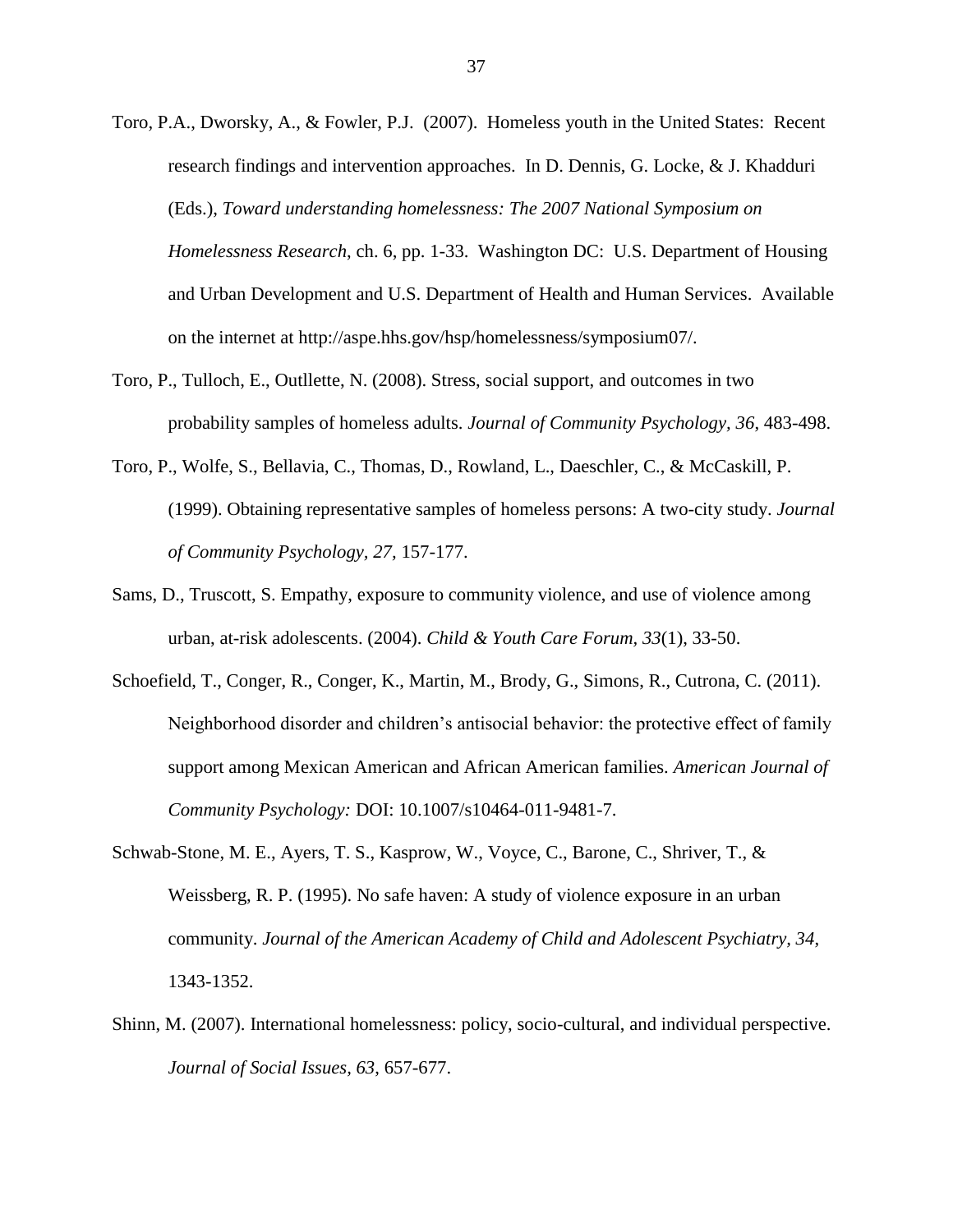- Stein, B. D., Jaycox, L. H., Kataoka, S. H., Wong, M., Tu, W., Elliot, M. N., et al. (2003). A mental health intervention for schoolchildren exposed to violence: A randomized controlled trial. *Journal of the American Medical Assocation, 29*, 603–611.
- Whitbeck, L.B. (2009). Mental health and emerging adulthood. New York: Taylor and Francis Group.
- Whitbeck, L.B., & Hoyt, D.R. (1999). Nowhere to grow: Homeless and runaway adolescents and their families. Hawthrone: Aldine De Gruyyer.
- Wilson, W. C., & Rosenthal, B. S. (2003). The relationship between exposure to community violence and psychological distress among adolescents: A meta-analysis. *Violence and Victims, 18*, 335–352.
- Zlotnick, C., Tam, T., Robertson, M. (2003). Disaffiliation, substance use, and exiting homelessness.*Substance Use & Misuse*, *38*, 577-599.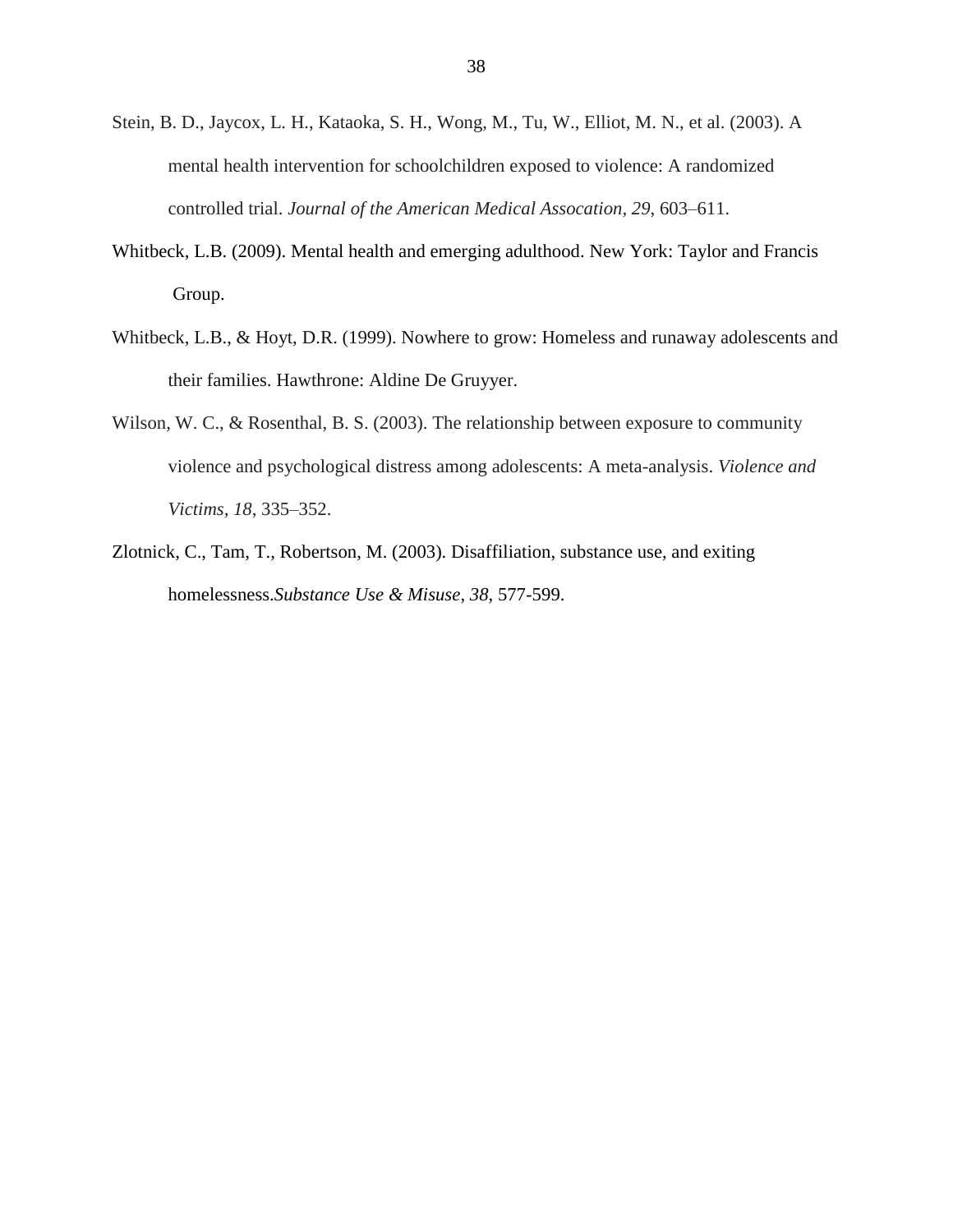#### **ABSTRACT**

### **COMMUNITY VIOLENCE, PSYCHOLOGICAL DISTRESS, AND EXTERNALIZING BEHAVIORS IN EMERGING ADULTHOOD: MODERATING EFFECTS OF ETHNICITY AND SOCIAL SUPPORT**

by

#### **HOLLY H. REID**

#### **May 2013**

**Advisor:** Paul A. Toro, Ph.D.

**Major:** Clinical Psychology

#### **Degree:** Master of Arts

Using hierarchical multiple regression, overall social support was found to moderate the relationship between exposure to community violence and psychological distress for European American and African-American at-risk emerging adults. For both ethnic groups, neither ISEL total nor SNI helping social support moderated the relation between community violence and the outcomes of substance abuse and conduct disorder/deviant behaviors. Ethnicity moderated the relationship between exposure to community violence and substance abuse behaviors within an SNI helping support regression, such that European Americans who reported greater violence exposure reported more substance abuse symptoms. SNI helping support moderated the relationship between exposure to community violence and conduct disorder behaviors, such that individuals who reported greater SNI support and increased violence exposure reported greater conduct disorder behaviors. These findings support the theory that among at-risk emerging adults, social support buffers between community violence and psychological distress, but is not protective against the adverse effects of violence on the development of externalizing behaviors, and, further, may be harmful.